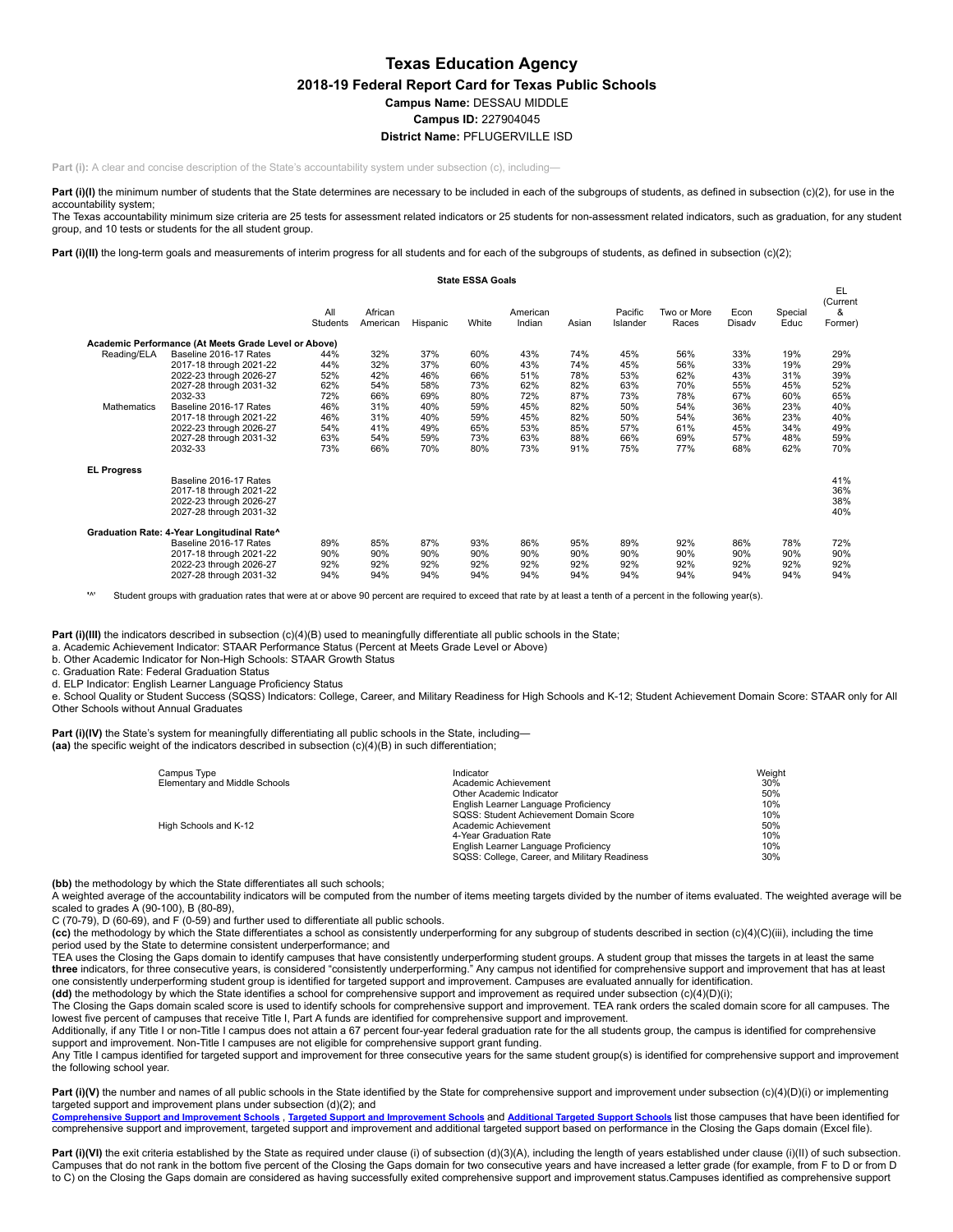and improvement based solely on a graduation rate below 67 percent must have a four-year federal graduation rate of at least 67 percent for two consecutive years to exit<br>comprehensive support and improvement status.<br>To exi

**Part (ii):** Student Achievement by Proficiency Level

This section provides information on student achievement on the STAAR (State of Texas Assessments of Academic Readiness) performance for mathematics, reading/ELA, and science by grade level and proficiency level for the 2018-19 school year. These results include all students tested, regardless of whether they were in the accountability subset. (CWD:<br>children with disability; CWOD: child

|                                                               |                           |            |            |            | Afr                             |                                           |                | Amer    |            | Pac                                                  | Two or<br>More | Econ       | Non<br>Econ                  |                                 |                          |            |                                 |                                 |                                            | Foster |  |
|---------------------------------------------------------------|---------------------------|------------|------------|------------|---------------------------------|-------------------------------------------|----------------|---------|------------|------------------------------------------------------|----------------|------------|------------------------------|---------------------------------|--------------------------|------------|---------------------------------|---------------------------------|--------------------------------------------|--------|--|
| <b>STAAR Percent at Approaches Grade Level or Above</b>       |                           |            |            |            |                                 | State District Campus Amer Hispanic White |                | Ind     | Asian      | Isl                                                  |                |            | Races Disady Disady CWD CWOD |                                 |                          | EL.        |                                 |                                 | Male Female Migrant Homeless Care Military |        |  |
| Grade 6                                                       |                           |            |            |            |                                 |                                           |                |         |            |                                                      |                |            |                              |                                 |                          |            |                                 |                                 |                                            |        |  |
| Reading                                                       | All<br>Students           | 67%        | 68%        | 46%        | 42%                             | 41%                                       | 56%            |         | 72%        |                                                      |                | 43%        | 62%                          | 20%                             | 50%                      | 28%        | 41%                             | 52%                             |                                            |        |  |
|                                                               | <b>CWD</b>                | 33%        | 22%        | 20%        | 36%                             | 12%                                       |                |         |            |                                                      |                | 22%        | 14%                          | 20%                             | $\overline{\phantom{a}}$ | 6%         | 15%                             | 28%                             |                                            |        |  |
|                                                               | <b>CWOD</b><br>EL         | 71%<br>42% | 74%<br>41% | 50%<br>28% | 44%                             | 46%<br>23%                                | 60%            |         | 78%<br>58% | $\overline{\phantom{a}}$                             |                | 47%<br>24% | 71%<br>67%                   | 6%                              | 50%<br>32%               | 32%<br>28% | 46%<br>21%                      | 56%<br>35%                      |                                            |        |  |
|                                                               | Male                      | 62%        | 63%        | 41%        | 29%                             | 37%                                       | 75%            |         | 65%        | $\blacksquare$                                       |                | 37%        | 61%                          | 15%                             | 46%                      | 21%        | 41%                             |                                 |                                            |        |  |
|                                                               | Female                    | 71%        | 74%        | 52%        | 59%                             | 45%                                       | 40%            | $\star$ | 83%        | ٠                                                    |                | 50%        | 63%                          | 28%                             | 56%                      | 35%        | $\blacksquare$                  | 52%                             |                                            |        |  |
| <b>Mathematics</b>                                            | All<br>Students           | 80%        | 81%        | 67%        | 62%                             | 63%                                       | 72%            |         | 93%        |                                                      |                | 65%        | 76%                          | 32%                             | 73%                      | 55%        | 69%                             | 64%                             |                                            |        |  |
|                                                               | <b>CWD</b>                | 50%        | 40%        | 32%        | 36%                             | 20%                                       | $\star$        |         | $\star$    |                                                      |                | 30%        | 43%                          | 32%                             |                          | 22%        | 31%                             | 33%                             |                                            |        |  |
|                                                               | <b>CWOD</b><br>EL         | 83%<br>67% | 86%<br>65% | 73%<br>55% | 72%                             | 70%<br>50%                                | 73%            |         | 93%<br>83% | $\overline{\phantom{a}}$<br>$\overline{\phantom{a}}$ |                | 72%<br>52% | 83%<br>89%                   | $\sim$<br>22%                   | 73%<br>62%               | 62%<br>55% | 77%<br>53%                      | 69%<br>58%                      |                                            |        |  |
|                                                               | Male                      | 78%        | 79%        | 69%        | 64%                             | 64%                                       | 88%            | $\star$ | 100%       | $\overline{\phantom{a}}$                             |                | 66%        | 83%                          | 31%                             | 77%                      | 53%        | 69%                             |                                 |                                            |        |  |
|                                                               | Female                    | 81%        | 83%        | 64%        | 59%                             | 62%                                       | 60%            |         | 83%        |                                                      |                | 63%        | 68%                          | 33%                             | 69%                      | 58%        | ÷,                              | 64%                             |                                            |        |  |
| Grade 7                                                       |                           |            |            |            |                                 |                                           |                |         |            |                                                      |                |            |                              |                                 |                          |            |                                 |                                 |                                            |        |  |
| Reading                                                       | All                       | 74%        | 73%        | 58%        | 54%                             | 53%                                       | 69%            |         | 87%        |                                                      |                | 57%        | 61%                          | 29%                             | 63%                      | 49%        | 52%                             | 65%                             |                                            |        |  |
|                                                               | Students<br><b>CWD</b>    | 37%        | 32%        | 29%        | 18%                             | 31%                                       |                |         |            |                                                      |                | 29%        | 27%                          | 29%                             |                          | 40%        | 29%                             | 29%                             |                                            |        |  |
|                                                               | <b>CWOD</b>               | 78%        | 79%        | 63%        | 73%                             | 56%                                       | 73%            |         | 87%        | ÷,                                                   |                | 61%        | 71%                          | $\sim$                          | 63%                      | 50%        | 57%                             | 69%                             |                                            |        |  |
|                                                               | EL<br>Male                | 49%<br>70% | 54%<br>70% | 49%<br>52% | 48%                             | 46%<br>46%                                | $\star$<br>70% | $\sim$  | 73%<br>81% | ÷,                                                   |                | 49%<br>51% | 50%<br>57%                   | 40%<br>29%                      | 50%<br>57%               | 49%<br>42% | 42%<br>52%                      | 57%<br>÷                        |                                            |        |  |
|                                                               | Female                    | 79%        | 77%        | 65%        | 62%                             | 61%                                       | 67%            |         | 93%        | ٠                                                    |                | 64%        | 67%                          | 29%                             | 69%                      | 57%        | $\overline{\phantom{a}}$        | 65%                             |                                            |        |  |
| Mathematics                                                   | All                       | 73%        | 59%        | 46%        | 35%                             | 48%                                       | 40%            |         | 67%        |                                                      |                | 46%        | 50%                          | 29%                             | 51%                      | 41%        | 47%                             | 46%                             |                                            |        |  |
|                                                               | Students<br><b>CWD</b>    | 43%        | 34%        | 29%        | 18%                             | 31%                                       |                |         |            |                                                      |                | 26%        | 36%                          | 29%                             |                          | 40%        | 32%                             | 21%                             |                                            |        |  |
|                                                               | <b>CWOD</b>               | 77%        | 66%        | 51%        | 48%                             | 52%                                       | 44%            |         | 64%        | ä,                                                   |                | 50%        | 58%                          | $\sim$                          | 51%                      | 41%        | 52%                             | 51%                             |                                            |        |  |
|                                                               | EL<br>Male                | 57%<br>72% | 48%<br>57% | 41%<br>47% | 30%                             | 39%<br>48%                                | 33%            |         | 64%<br>71% | ÷,<br>$\overline{\phantom{a}}$                       |                | 40%<br>46% | 50%<br>50%                   | 40%<br>32%                      | 41%<br>52%               | 41%<br>45% | 45%<br>47%                      | 35%<br>$\overline{a}$           |                                            |        |  |
|                                                               | Female                    | 75%        | 62%        | 46%        | 39%                             | 48%                                       |                |         | 60%        | ÷,                                                   |                | 46%        | 50%                          | 21%                             | 51%                      | 35%        | $\overline{\phantom{a}}$        | 46%                             |                                            |        |  |
| Grade 8                                                       |                           |            |            |            |                                 |                                           |                |         |            |                                                      |                |            |                              |                                 |                          |            |                                 |                                 |                                            |        |  |
| Reading                                                       | All<br>Students           | 84%        | 85%        | 77%        | 73%                             | 74%                                       | 95%            |         | 82%        |                                                      |                | 75%        | 82%                          | 34%                             | 83%                      | 64%        | 75%                             | 79%                             |                                            |        |  |
|                                                               | <b>CWD</b>                | 47%        | 43%        | 34%        | 36%                             | 25%                                       |                |         |            |                                                      |                | 35%        | 29%                          | 34%                             |                          | 18%        | 30%                             | 40%                             |                                            |        |  |
|                                                               | <b>CWOD</b><br>EL         | 88%<br>62% | 91%<br>66% | 83%<br>64% | 84%                             | 81%<br>64%                                | 100%           |         | 86%<br>55% | $^{\star}$<br>$^\star$                               | $\star$        | 82%<br>63% | 89%<br>70%                   | $\sim$<br>18%                   | 83%<br>69%               | 69%<br>64% | 83%<br>56%                      | 84%<br>70%                      |                                            |        |  |
|                                                               | Male                      | 81%        | 83%        | 75%        | 75%                             | 68%                                       | 91%            |         | 88%        | $\star$                                              |                | 73%        | 80%                          | 30%                             | 83%                      | 56%        | 75%                             | $\overline{a}$                  |                                            |        |  |
|                                                               | Female                    | 88%        | 87%        | 79%        | 72%                             | 80%                                       | 100%           | $\star$ | 69%        |                                                      |                | 78%        | 83%                          | 40%                             | 84%                      | 70%        | $\blacksquare$                  | 79%                             |                                            |        |  |
| Mathematics                                                   | All<br>Students           | 87%        | 88%        | 73%        | 75%                             | 70%                                       | 71%            |         | 89%        |                                                      |                | 71%        | 80%                          | 35%                             | 79%                      | 69%        | 70%                             | 77%                             |                                            |        |  |
|                                                               | <b>CWD</b>                | 58%        | 51%        | 35%        | 27%                             | 37%                                       |                |         |            |                                                      |                | 40%        | 14%                          | 35%                             | ٠.                       | 50%        | 32%                             | 40%                             |                                            |        |  |
|                                                               | <b>CWOD</b>               | 90%        | 92%        | 79%        | 88%                             | 74%                                       | 76%            |         | 94%        | $\star$                                              |                | 76%        | 89%                          |                                 | 79%                      | 70%        | 77%                             | 81%                             |                                            |        |  |
|                                                               | EL<br>Male                | 77%<br>84% | 78%<br>86% | 69%<br>70% | 68%                             | 67%<br>67%                                | 57%            | $\sim$  | 86%<br>95% | $\star$                                              |                | 66%<br>69% | 86%<br>73%                   | 50%<br>32%                      | 70%<br>77%               | 69%<br>69% | 69%<br>70%                      | 69%<br>$\sim$                   |                                            |        |  |
|                                                               | Female                    | 89%        | 89%        | 77%        | 79%                             | 73%                                       | 100%           |         | 81%        |                                                      |                | 74%        | 86%                          | 40%                             | 81%                      | 69%        | $\overline{\phantom{a}}$        | 77%                             |                                            |        |  |
| Science                                                       | All<br>Students           | 79%        | 81%        | 70%        | 65%                             | 67%                                       | 79%            |         | 82%        |                                                      |                | 67%        | 80%                          | 26%                             | 77%                      | 58%        | 72%                             | 68%                             |                                            |        |  |
|                                                               | <b>CWD</b>                | 46%        | 42%        | 26%        | 27%                             | 20%                                       |                |         |            |                                                      |                | 26%        | 29%                          | 26%                             |                          | 9%         | 30%                             | 20%                             |                                            |        |  |
|                                                               | <b>CWOD</b>               | 83%        | 86%        | 77%        | 76%                             | 73%                                       | 87%<br>$\star$ |         | 86%        | $\star$                                              |                | 74%        | 87%                          | $\overline{\phantom{a}}$<br>9%  | 77%<br>64%               | 64%<br>58% | 80%                             | 74%                             |                                            |        |  |
|                                                               | EL<br>Male                | 55%<br>78% | 57%<br>79% | 58%<br>72% | 60%                             | 59%<br>68%                                | 82%            |         | 55%<br>88% |                                                      |                | 55%<br>70% | 90%<br>80%                   | 30%                             | 80%                      | 60%        | 60%<br>72%                      | 56%                             |                                            |        |  |
|                                                               | Female                    | 81%        | 82%        | 68%        | 69%                             | 66%                                       | 75%            |         | 69%        |                                                      |                | 64%        | 80%                          | 20%                             | 74%                      | 56%        | $\blacksquare$                  | 68%                             |                                            |        |  |
| End of Course                                                 |                           |            |            |            |                                 |                                           |                |         |            |                                                      |                |            |                              |                                 |                          |            |                                 |                                 |                                            |        |  |
| Algebra I                                                     | All<br><b>Students</b>    | 83%        | 79%        | 92%        | 67%                             | 92%                                       |                |         | 95%        |                                                      |                | 89%        | 100%                         |                                 | 93%                      | 85%        | 88%                             | 97%                             |                                            |        |  |
|                                                               | <b>CWD</b>                | 52%        | 45%        | $\star$    |                                 | $\star$                                   |                |         |            |                                                      |                | $\star$    |                              |                                 |                          | $\star$    | $\star$                         |                                 |                                            |        |  |
|                                                               | <b>CWOD</b><br>EL.        | 87%<br>73% | 85%<br>56% | 93%<br>85% | 67%<br>$\overline{\phantom{a}}$ | 95%<br>84%                                |                |         | 95%        |                                                      |                | 90%<br>85% | 100%<br>$\overline{a}$       |                                 | 93%<br>89%               | 89%<br>85% | 90%<br>75%                      | 97%<br>100%                     |                                            |        |  |
|                                                               | Male                      | 79%        | 74%        | 88%        |                                 | 87%                                       |                |         | 93%        |                                                      |                | 83%        | 100%                         |                                 | 90%                      | 75%        | 88%                             |                                 |                                            |        |  |
|                                                               | Female                    | 88%        | 84%        | 97%        |                                 | 100%                                      |                |         | 100%       | $\star$                                              |                | 96%        | 100%                         |                                 | 97%                      | 100%       | $\overline{\phantom{a}}$        | 97%                             |                                            |        |  |
|                                                               |                           |            |            |            |                                 |                                           |                |         |            |                                                      |                |            |                              |                                 |                          |            |                                 |                                 |                                            |        |  |
| <b>STAAR Percent at Meets Grade Level or Above</b><br>Grade 6 |                           |            |            |            |                                 |                                           |                |         |            |                                                      |                |            |                              |                                 |                          |            |                                 |                                 |                                            |        |  |
| Reading                                                       | All                       | 36%        | 38%        | 19%        | 20%                             | 13%                                       | 33%            |         | 41%        |                                                      |                | 17%        | 29%                          | 14%                             | 20%                      | 6%         | 20%                             | 18%                             |                                            |        |  |
|                                                               | Students<br><b>CWD</b>    | 19%        | 10%        | 14%        | 29%                             | 8%                                        |                |         |            |                                                      |                | 14%        | 14%                          | 14%                             | $\overline{\phantom{a}}$ | 0%         | 12%                             | 17%                             |                                            |        |  |
|                                                               | <b>CWOD</b>               | 38%        | 42%        | 20%        | 17%                             | 14%                                       | 40%            |         | 44%        |                                                      | $\star$        | 18%        | 31%                          | $\sim$                          | 20%                      | 8%         | 21%                             | 18%                             |                                            |        |  |
|                                                               | EL                        | 14%        | 12%        | 6%         |                                 | 4%                                        |                |         | 8%         | ÷,                                                   |                | 5%         | 22%                          | 0%                              | 8%                       | 6%         | 9%                              | 4%                              |                                            |        |  |
|                                                               | Male<br>Female            | 33%<br>40% | 33%<br>44% | 20%<br>18% | 14%<br>27%                      | 13%<br>13%                                | 63%<br>10%     |         | 47%<br>33% | $\overline{\phantom{a}}$<br>ä,                       |                | 16%<br>18% | 39%<br>16%                   | 12%<br>17%                      | 21%<br>18%               | 9%<br>4%   | 20%<br>$\overline{\phantom{a}}$ | $\overline{a}$<br>18%           |                                            |        |  |
|                                                               |                           |            |            |            |                                 |                                           |                |         |            |                                                      |                |            |                              |                                 |                          |            |                                 |                                 |                                            |        |  |
| Mathematics                                                   | All<br>Students           | 46%        | 48%        | 34%        | 30%                             | 27%                                       | 39%            |         | 76%        |                                                      |                | 31%        | 50%                          | 20%                             | 36%                      | 19%        | 34%                             | 34%                             |                                            |        |  |
|                                                               | <b>CWD</b><br><b>CWOD</b> | 23%<br>48% | 15%<br>53% | 20%<br>36% | 21%<br>33%                      | 12%<br>29%                                | 33%            |         | 78%        | $\overline{a}$                                       |                | 16%<br>34% | 43%<br>51%                   | 20%<br>$\overline{\phantom{a}}$ | 36%                      | 6%<br>22%  | 15%<br>38%                      | 28%<br>35%                      |                                            |        |  |
|                                                               | EL.                       | 27%        | 25%        | 19%        |                                 | 15%                                       | $\star$        |         | 50%        |                                                      |                | 18%        | 33%                          | 6%                              | 22%                      | 19%        | 18%                             | 21%                             |                                            |        |  |
|                                                               | Male<br>Female            | 45%<br>46% | 47%<br>49% | 34%<br>34% | 25%<br>36%                      | 28%<br>26%                                | 50%<br>30%     |         | 76%<br>75% |                                                      |                | 30%<br>32% | 57%<br>42%                   | 15%<br>28%                      | 38%<br>35%               | 18%<br>21% | 34%<br>$\blacksquare$           | $\overline{\phantom{a}}$<br>34% |                                            |        |  |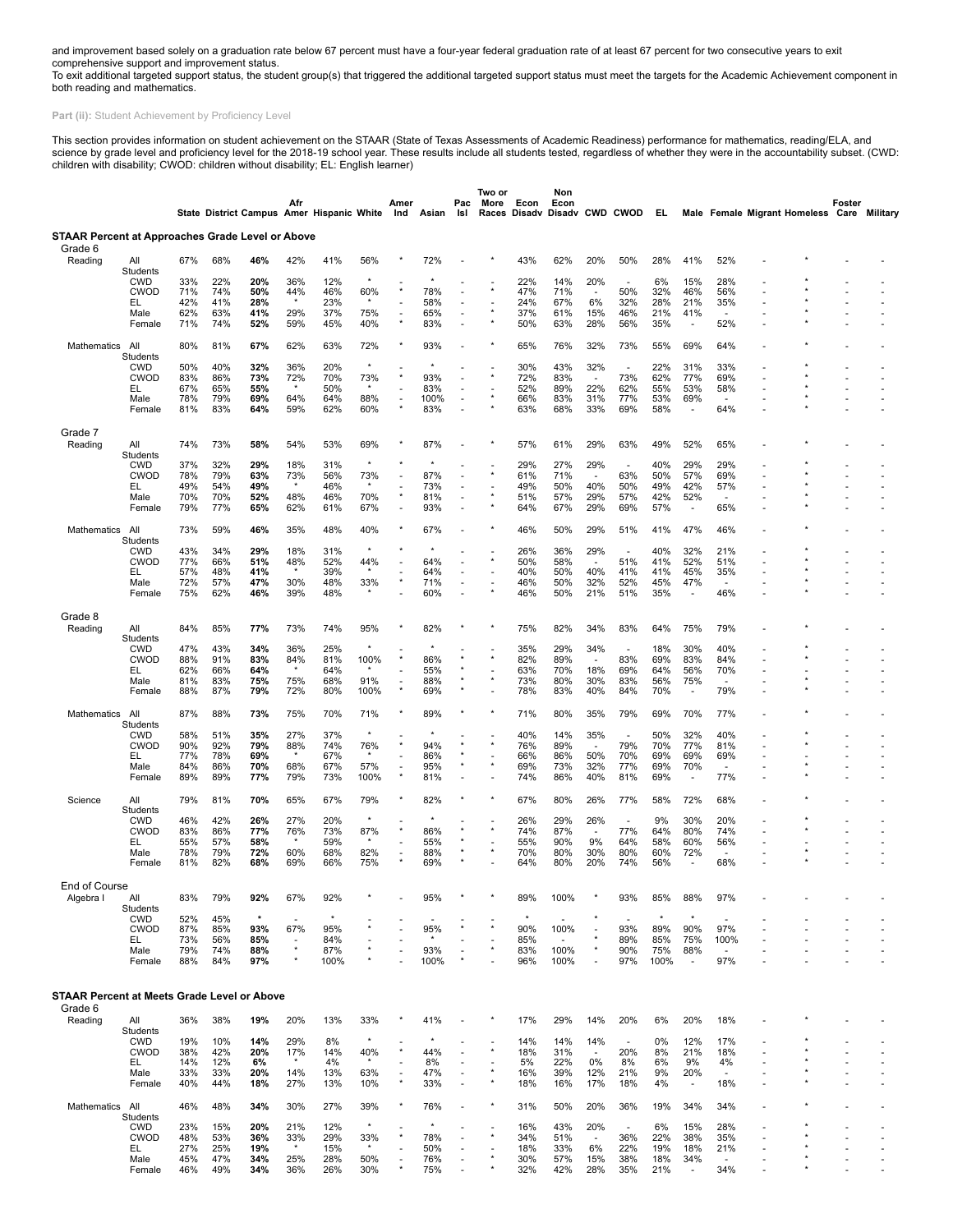|                                                        |                           |            |            | State District Campus Amer | Afr            | <b>Hispanic White</b> |                | Amer<br>Ind                         | Asian      | Pac<br>Isl               | Two or<br>More<br>Races | Econ<br>Disadv | Non<br>Econ<br>Disadv | <b>CWD</b>                      | <b>CWOD</b>              | EL.        |                                 |                                | Male Female Migrant Homeless Care | Foster | Military       |
|--------------------------------------------------------|---------------------------|------------|------------|----------------------------|----------------|-----------------------|----------------|-------------------------------------|------------|--------------------------|-------------------------|----------------|-----------------------|---------------------------------|--------------------------|------------|---------------------------------|--------------------------------|-----------------------------------|--------|----------------|
| Grade 7                                                |                           |            |            |                            |                |                       |                |                                     |            |                          |                         |                |                       |                                 |                          |            |                                 |                                |                                   |        |                |
| Reading                                                | All<br>Students           | 48%        | 48%        | 28%                        | 17%            | 26%                   | 38%            |                                     | 58%        |                          |                         | 25%            | 45%                   | 24%                             | 29%                      | 19%        | 30%                             | 27%                            |                                   |        |                |
|                                                        | <b>CWD</b><br><b>CWOD</b> | 21%<br>51% | 18%<br>53% | 24%<br>29%                 | 12%<br>20%     | 27%<br>25%            | 40%            |                                     | 57%        |                          |                         | 26%<br>25%     | 18%<br>53%            | 24%<br>$\sim$                   | 29%                      | 33%<br>17% | 29%<br>30%                      | 14%<br>28%                     |                                   |        |                |
|                                                        | EL                        | 19%        | 18%        | 19%                        | $\star$        | 19%                   | $\star$        |                                     | 20%        | ٠                        |                         | 19%            | 14%                   | 33%                             | 17%                      | 19%        | 19%                             | 18%                            |                                   |        |                |
|                                                        | Male<br>Female            | 44%<br>52% | 46%<br>50% | 30%<br>27%                 | 24%<br>10%     | 26%<br>25%            | 50%<br>17%     | $\sim$                              | 50%<br>67% | ÷,<br>÷,                 |                         | 27%<br>23%     | 43%<br>48%            | 29%<br>14%                      | 30%<br>28%               | 19%<br>18% | 30%<br>$\overline{\phantom{a}}$ | 27%                            |                                   |        |                |
|                                                        |                           |            |            |                            |                |                       |                |                                     |            |                          |                         |                |                       |                                 |                          |            |                                 |                                |                                   |        |                |
| Mathematics All                                        | Students                  | 41%        | 19%        | 14%                        | 14%            | 12%                   | 10%            |                                     | 33%        |                          |                         | 12%            | 27%                   | 27%                             | 10%                      | 10%        | 18%                             | 8%                             |                                   |        |                |
|                                                        | <b>CWD</b><br><b>CWOD</b> | 22%        | 18%        | 27%                        | 18%            | 27%                   | $\star$        |                                     |            |                          |                         | 26%            | 27%                   | 27%                             |                          | 33%        | 32%                             | 14%                            |                                   |        |                |
|                                                        | EL                        | 44%<br>22% | 20%<br>12% | 10%<br>10%                 | 10%<br>$\star$ | 9%<br>8%              | 11%            |                                     | 27%<br>27% | ٠                        |                         | 8%<br>10%      | 26%<br>10%            | 33%                             | 10%<br>7%                | 7%<br>10%  | 13%<br>14%                      | 7%<br>5%                       |                                   |        | $\sim$         |
|                                                        | Male<br>Female            | 41%<br>42% | 19%<br>19% | 18%<br>8%                  | 20%<br>6%      | 15%<br>8%             | 17%            |                                     | 43%<br>20% | ÷,                       |                         | 16%<br>6%      | 30%<br>20%            | 32%<br>14%                      | 13%<br>7%                | 14%<br>5%  | 18%<br>×                        | $\overline{\phantom{a}}$<br>8% |                                   |        |                |
|                                                        |                           |            |            |                            |                |                       |                |                                     |            |                          |                         |                |                       |                                 |                          |            |                                 |                                |                                   |        |                |
| Grade 8<br>Reading                                     | All                       | 53%        | 56%        | 42%                        | 43%            | 33%                   | 58%            |                                     | 69%        |                          |                         | 39%            | 52%                   | 13%                             | 46%                      | 24%        | 38%                             | 45%                            |                                   |        |                |
|                                                        | Students                  |            |            |                            |                |                       |                |                                     |            |                          |                         |                |                       |                                 |                          |            |                                 |                                |                                   |        |                |
|                                                        | <b>CWD</b><br><b>CWOD</b> | 22%<br>57% | 16%<br>62% | 13%<br>46%                 | 27%<br>47%     | 5%<br>36%             | $\star$<br>73% |                                     | 72%        |                          |                         | 13%<br>43%     | 14%<br>57%            | 13%<br>$\overline{\phantom{a}}$ | 46%                      | 0%<br>27%  | 13%<br>43%                      | 13%<br>49%                     |                                   |        |                |
|                                                        | EL<br>Male                | 19%<br>49% | 21%<br>54% | 24%<br>38%                 | $\star$<br>40% | 24%<br>25%            | 45%            | $\blacksquare$                      | 27%<br>77% |                          |                         | 23%<br>37%     | 40%<br>43%            | 0%<br>13%                       | 27%<br>43%               | 24%<br>22% | 22%<br>38%                      | 26%<br>$\sim$                  |                                   |        |                |
|                                                        | Female                    | 58%        | 59%        | 45%                        | 45%            | 40%                   | 75%            |                                     | 54%        | ×                        |                         | 41%            | 60%                   | 13%                             | 49%                      | 26%        | $\overline{\phantom{a}}$        | 45%                            |                                   |        |                |
| Mathematics                                            | All                       | 55%        | 54%        | 32%                        | 22%            | 25%                   | 48%            |                                     | 68%        |                          |                         | 27%            | 51%                   | 11%                             | 35%                      | 17%        | 34%                             | 30%                            |                                   |        |                |
|                                                        | Students                  |            |            |                            |                |                       |                |                                     |            |                          |                         |                |                       |                                 |                          |            |                                 |                                |                                   |        |                |
|                                                        | <b>CWD</b><br><b>CWOD</b> | 27%<br>59% | 20%<br>59% | 11%<br>35%                 | 18%<br>23%     | 5%<br>28%             | $\star$<br>59% |                                     | 71%        |                          |                         | 10%<br>30%     | 14%<br>56%            | 11%<br>$\overline{\phantom{a}}$ | 35%                      | 0%<br>18%  | 14%<br>38%                      | 7%<br>33%                      |                                   |        |                |
|                                                        | EL.                       | 36%        | 32%        | 17%                        | $\star$        | 13%                   | $\star$        |                                     | 43%        | $\star$                  |                         | 16%            | 21%                   | 0%                              | 18%                      | 17%        | 23%                             | 12%                            |                                   |        |                |
|                                                        | Male<br>Female            | 52%<br>59% | 56%<br>53% | 34%<br>30%                 | 23%<br>21%     | 27%<br>24%            | 43%<br>57%     |                                     | 67%<br>69% |                          |                         | 31%<br>24%     | 50%<br>51%            | 14%<br>7%                       | 38%<br>33%               | 23%<br>12% | 34%<br>$\overline{\phantom{a}}$ | 30%                            |                                   |        |                |
|                                                        |                           |            |            |                            |                |                       |                |                                     |            |                          |                         |                |                       |                                 |                          |            |                                 |                                |                                   |        |                |
| Science                                                | All<br>Students           | 50%        | 54%        | 35%                        | 37%            | 27%                   | 58%            |                                     | 59%        |                          |                         | 31%            | 52%                   | 13%                             | 39%                      | 12%        | 36%                             | 34%                            |                                   |        |                |
|                                                        | <b>CWD</b>                | 23%        | 17%        | 13%                        | 18%            | 10%                   |                |                                     |            |                          | $\star$                 | 13%            | 14%                   | 13%                             |                          | 0%         | 17%                             | 7%                             |                                   |        |                |
|                                                        | <b>CWOD</b><br>EL         | 53%<br>20% | 59%<br>19% | 39%<br>12%                 | 42%<br>$\star$ | 29%<br>13%            | 73%            |                                     | 61%<br>0%  |                          |                         | 34%<br>13%     | 57%<br>0%             | $\sim$<br>0%                    | 39%<br>14%               | 14%<br>12% | 40%<br>14%                      | 38%<br>11%                     |                                   |        | $\overline{a}$ |
|                                                        | Male<br>Female            | 50%<br>50% | 56%<br>53% | 36%<br>34%                 | 30%<br>41%     | 27%<br>26%            | 45%<br>75%     |                                     | 65%<br>46% | $\star$                  |                         | 32%<br>30%     | 53%<br>50%            | 17%<br>7%                       | 40%<br>38%               | 14%<br>11% | 36%<br>÷,                       | $\blacksquare$<br>34%          |                                   |        |                |
|                                                        |                           |            |            |                            |                |                       |                |                                     |            |                          |                         |                |                       |                                 |                          |            |                                 |                                |                                   |        |                |
| End of Course<br>Algebra I                             | All                       | 59%        | 56%        | 72%                        | 50%            | 68%                   |                |                                     | 81%        |                          |                         | 66%            | 89%                   |                                 | 73%                      | 50%        | 71%                             | 72%                            |                                   |        |                |
|                                                        | Students                  |            |            |                            |                |                       |                |                                     |            |                          |                         |                |                       |                                 |                          |            |                                 |                                |                                   |        |                |
|                                                        | <b>CWD</b><br><b>CWOD</b> | 24%<br>63% | 22%<br>62% | $\star$<br>73%             | 50%            | 70%                   |                |                                     | 81%        |                          | $\star$                 | 67%            | 89%                   |                                 | 73%                      | 53%        | $\star$<br>73%                  | 72%                            |                                   |        |                |
|                                                        | EL                        | 40%        | 23%        | 50%                        | $\star$        | 47%                   |                |                                     |            |                          |                         | 50%            |                       |                                 | 53%                      | 50%        | 50%                             | 50%                            |                                   |        |                |
|                                                        | Male<br>Female            | 53%<br>65% | 52%<br>61% | 71%<br>72%                 |                | 70%<br>67%            |                |                                     | 86%<br>71% | ٠                        |                         | 67%<br>65%     | 83%<br>100%           |                                 | 73%<br>72%               | 50%<br>50% | 71%<br>÷,                       | $\sim$<br>72%                  |                                   | ٠      |                |
|                                                        |                           |            |            |                            |                |                       |                |                                     |            |                          |                         |                |                       |                                 |                          |            |                                 |                                |                                   |        |                |
| <b>STAAR Percent at Masters Grade Level</b><br>Grade 6 |                           |            |            |                            |                |                       |                |                                     |            |                          |                         |                |                       |                                 |                          |            |                                 |                                |                                   |        |                |
| Reading                                                | All                       | 17%        | 17%        | 6%                         | 6%             | 2%                    | 17%            |                                     | 21%        |                          |                         | 4%             | 12%                   | 5%                              | 6%                       | 1%         | 8%                              | 2%                             |                                   |        |                |
|                                                        | Students<br><b>CWD</b>    | 6%         | 2%         | 5%                         | 14%            | 0%                    |                |                                     |            |                          |                         | 5%             | 0%                    | 5%                              | $\overline{\phantom{a}}$ | 0%         | 8%                              | 0%                             |                                   |        |                |
|                                                        | <b>CWOD</b><br>EL         | 18%<br>4%  | 18%<br>3%  | 6%<br>1%                   | 3%<br>$\star$  | 2%<br>0%              | 20%            |                                     | 22%<br>0%  | ٠                        |                         | 4%<br>0%       | 14%<br>11%            | $\overline{\phantom{a}}$<br>0%  | 6%<br>1%                 | 1%<br>1%   | 8%<br>2%                        | 3%<br>0%                       |                                   |        |                |
|                                                        | Male                      | 14%        | 14%        | 8%                         | 11%            | 3%                    | 25%            |                                     | 24%        | ٠                        |                         | 6%             | 17%                   | 8%                              | 8%                       | 2%         | 8%                              | $\sim$                         |                                   |        |                |
|                                                        | Female                    | 20%        | 19%        | 2%                         | 0%             | 0%                    | 10%            |                                     | 17%        |                          |                         | 2%             | 5%                    | 0%                              | 3%                       | 0%         |                                 | 2%                             |                                   |        |                |
| Mathematics                                            | All                       | 20%        | 21%        | 11%                        | 12%            | 5%                    | 22%            |                                     | 34%        |                          |                         | 10%            | 17%                   | 5%                              | 12%                      | 5%         | 13%                             | 8%                             |                                   |        |                |
|                                                        | <b>Students</b><br>CWD    | 9%         | 3%         | 5%                         | 14%            | 0%                    | $\star$        |                                     |            |                          |                         | 5%             | 0%                    | 5%                              |                          | 0%         | 8%                              | 0%                             |                                   |        |                |
|                                                        | <b>CWOD</b><br>EL         | 22%<br>8%  | 23%<br>6%  | 12%<br>5%                  | 11%<br>$\star$ | 5%<br>1%              | 27%<br>$\star$ |                                     | 37%<br>25% |                          |                         | 10%<br>3%      | 20%<br>22%            | $\overline{\phantom{a}}$<br>0%  | 12%<br>5%                | 5%<br>5%   | 14%<br>4%                       | 9%<br>6%                       |                                   |        |                |
|                                                        | Male                      | 20%        | 21%        | 13%                        | 18%            | 5%                    | 38%            |                                     | 35%        | $\overline{\phantom{a}}$ |                         | 12%            | 17%                   | 8%                              | 14%                      | 4%         | 13%                             |                                |                                   |        |                |
|                                                        | Female                    | 20%        | 21%        | 8%                         | 5%             | 4%                    | 10%            |                                     | 33%        | ٠                        |                         | 7%             | 16%                   | 0%                              | 9%                       | 6%         | $\blacksquare$                  | 8%                             |                                   |        |                |
| Grade 7                                                |                           |            |            |                            |                |                       |                |                                     |            |                          |                         |                |                       |                                 |                          |            |                                 |                                |                                   |        |                |
| Reading                                                | All<br>Students           | 29%        | 27%        | 10%                        | 9%             | 7%                    | 25%            |                                     | 26%        |                          |                         | 8%             | 22%                   | 4%                              | 11%                      | 3%         | 12%                             | 8%                             |                                   |        |                |
|                                                        | <b>CWD</b>                | 9%         | 4%         | 4%                         | 6%             | 4%                    | $\star$        |                                     |            |                          |                         | 3%             | 9%                    | 4%                              | $\overline{\phantom{a}}$ | 0%         | 6%                              | 0%                             |                                   |        |                |
|                                                        | <b>CWOD</b><br>EL.        | 31%<br>8%  | 30%<br>5%  | 11%<br>3%                  | 10%            | 8%<br>3%              | 27%            | $\overline{\phantom{a}}$            | 27%<br>0%  |                          |                         | 9%<br>2%       | 26%<br>7%             | 0%                              | 11%<br>3%                | 3%<br>3%   | 13%<br>4%                       | 9%<br>2%                       |                                   |        |                |
|                                                        | Male<br>Female            | 25%<br>32% | 26%<br>28% | 12%<br>8%                  | 12%<br>5%      | 9%<br>5%              | 30%<br>17%     |                                     | 19%<br>33% | ٠                        |                         | 9%<br>6%       | 25%<br>19%            | 6%<br>0%                        | 13%<br>9%                | 4%<br>2%   | 12%                             | 8%                             |                                   |        |                |
|                                                        |                           |            |            |                            |                |                       |                |                                     |            |                          |                         |                |                       |                                 |                          |            | $\overline{\phantom{a}}$        |                                |                                   |        |                |
| Mathematics                                            | All<br>Students           | 16%        | 2%         | 2%                         | 0%             | 2%                    | 0%             |                                     | 17%        |                          |                         | 3%             | 0%                    | 9%                              | 1%                       | 3%         | 3%                              | 1%                             |                                   |        |                |
|                                                        | <b>CWD</b>                | 7%         | 5%         | 9%                         | 0%             | 12%                   | $\star$        |                                     |            |                          |                         | 12%            | 0%                    | 9%                              | $\overline{\phantom{a}}$ | 13%        | 10%                             | 7%                             |                                   |        |                |
|                                                        | <b>CWOD</b><br>EL         | 17%<br>6%  | 2%<br>2%   | 1%<br>3%                   | 0%<br>$\star$  | 0%<br>1%              | 0%<br>$\star$  |                                     | 9%<br>18%  | ä,                       | $\star$                 | 1%<br>3%       | 0%<br>0%              | $\overline{\phantom{a}}$<br>13% | 1%<br>1%                 | 1%<br>3%   | 1%<br>3%                        | 0%<br>2%                       |                                   |        |                |
|                                                        | Male                      | 16%        | 3%         | 3%                         | 0%             | 3%                    | 0%<br>$\star$  |                                     | 14%        | $\overline{\phantom{a}}$ |                         | 4%             | 0%                    | 10%                             | $1\%$                    | 3%         | 3%                              | $\overline{\phantom{a}}$       |                                   | ٠      |                |
|                                                        | Female                    | 16%        | 2%         | 1%                         | 0%             | 0%                    |                |                                     | 20%        |                          |                         | 1%             | 0%                    | 7%                              | 0%                       | 2%         | $\overline{\phantom{a}}$        | 1%                             |                                   |        |                |
| Grade 8                                                |                           |            |            |                            |                |                       |                |                                     |            | $\star$                  | $\star$                 |                |                       |                                 |                          |            |                                 |                                |                                   |        |                |
| Reading                                                | All<br>Students           | 27%        | 29%        | 18%                        | 18%            | 13%                   | 32%            |                                     | 33%        |                          |                         | 18%            | 18%                   | 3%                              | 21%                      | 6%         | 17%                             | 19%                            |                                   |        |                |
|                                                        | <b>CWD</b>                | 7%         | 4%         | 3%                         | 9%             | 0%                    |                |                                     |            |                          |                         | 3%             | 0%                    | 3%                              | $\overline{\phantom{a}}$ | 0%         | 0%                              | 7%                             |                                   |        |                |
|                                                        | <b>CWOD</b><br>EL.        | 30%<br>5%  | 33%<br>6%  | 21%<br>6%                  | 21%            | 15%<br>5%             | 40%            |                                     | 36%<br>0%  |                          |                         | 21%<br>6%      | 21%<br>0%             | 0%                              | 21%<br>6%                | 6%<br>6%   | 21%<br>8%                       | 20%<br>4%                      |                                   |        |                |
|                                                        | Male<br>Female            | 24%<br>31% | 28%<br>31% | 17%<br>19%                 | 15%<br>21%     | 11%<br>15%            | 18%<br>50%     | $\overline{\phantom{a}}$<br>$\star$ | 42%<br>15% |                          |                         | 19%<br>18%     | 13%<br>23%            | 0%<br>7%                        | 21%<br>20%               | 8%<br>4%   | 17%<br>$\overline{\phantom{a}}$ | 19%                            |                                   |        |                |
|                                                        |                           |            |            |                            |                |                       |                |                                     |            |                          |                         |                |                       |                                 |                          |            |                                 |                                |                                   |        |                |
| Mathematics                                            | All<br>Students           | 17%        | 16%        | 4%                         | 6%             | 2%                    | 19%            |                                     | 8%         |                          |                         | 4%             | 8%                    | 5%                              | 4%                       | 0%         | 4%                              | 5%                             |                                   |        |                |
|                                                        | <b>CWD</b>                | 9%         | 4%         | 5%                         | 18%            | 0%                    | $\star$        |                                     |            |                          |                         | 7%             | 0%                    | 5%                              | $\blacksquare$           | 0%         | 5%                              | 7%                             |                                   |        |                |
|                                                        | <b>CWOD</b><br>EL.        | 18%<br>6%  | 17%<br>3%  | 4%<br>0%                   | 3%<br>$\star$  | 2%<br>0%              | 24%<br>$\star$ |                                     | 9%<br>0%   |                          |                         | 3%<br>0%       | 9%<br>0%              | ٠<br>0%                         | 4%<br>0%                 | 0%<br>0%   | 4%<br>0%                        | 4%<br>0%                       |                                   |        |                |
|                                                        | Male                      | 16%        | 17%        | 4%                         | 9%             | 1%                    | 7%             |                                     | 10%        |                          |                         | 4%             | 8%                    | 5%                              | 4%                       | 0%         | 4%                              | $\overline{a}$                 |                                   |        |                |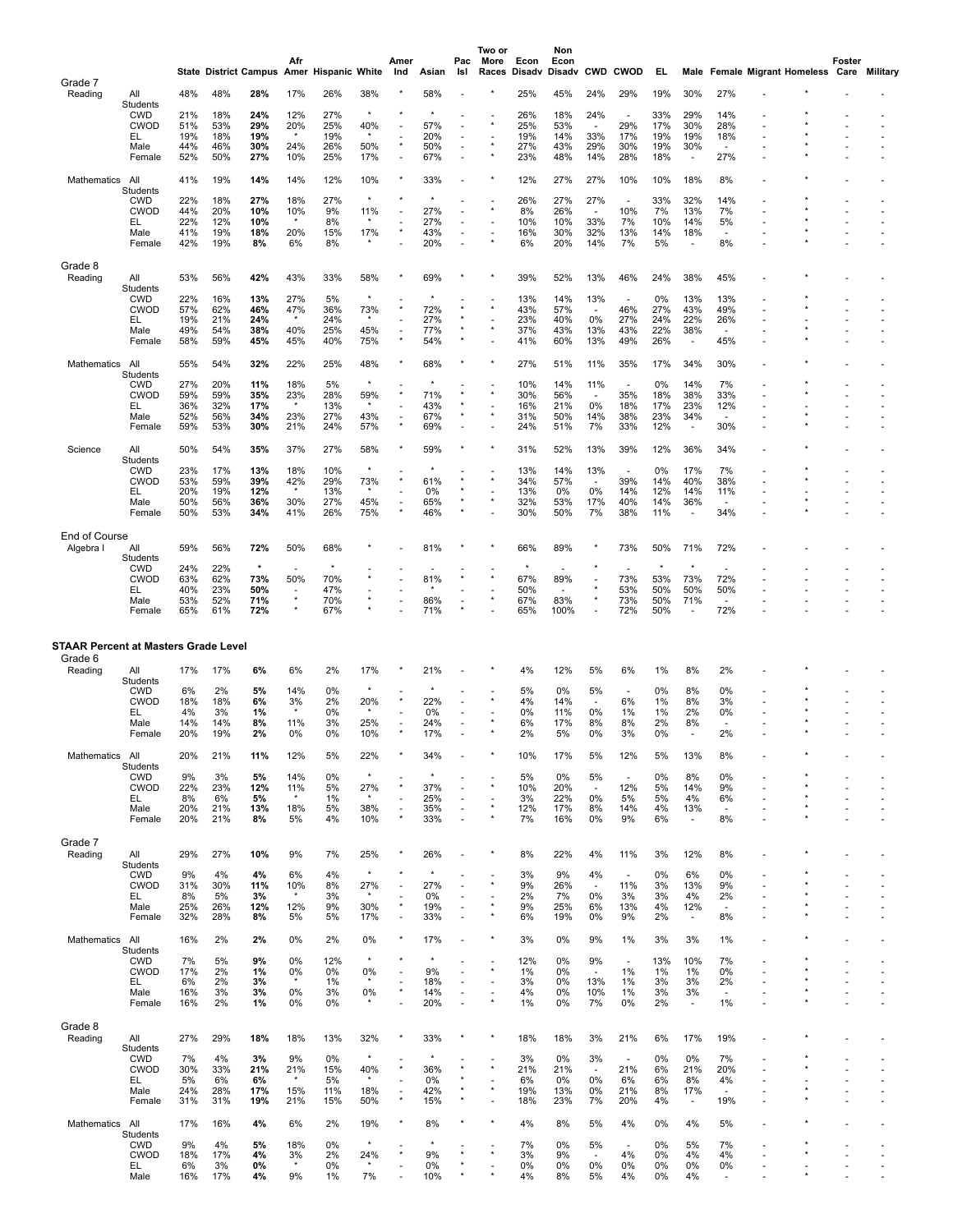|                                                                | Female                        | 17%        | <b>State District Campus</b><br>14% | 5%             | Afr<br>Amer<br>3%               | <b>Hispanic White</b><br>2% | 43%            | Amer<br>Ind                         | Asian<br>6% | Pac<br>Isl            | Two or<br>More<br>Races | Econ<br>Disadv<br>4% | Non<br>Econ<br>Disadv<br>9% | <b>CWD</b><br>7%                | <b>CWOD</b><br>4%               | EL.<br>0%      | Male                            | 5%                             |                                                      | <b>Female Migrant Homeless Care</b> | Foster | Military       |
|----------------------------------------------------------------|-------------------------------|------------|-------------------------------------|----------------|---------------------------------|-----------------------------|----------------|-------------------------------------|-------------|-----------------------|-------------------------|----------------------|-----------------------------|---------------------------------|---------------------------------|----------------|---------------------------------|--------------------------------|------------------------------------------------------|-------------------------------------|--------|----------------|
| Science                                                        | All<br>Students               | 25%        | 30%                                 | 15%            | 6%                              | 12%                         | 21%            |                                     | 33%         |                       |                         | 14%                  | 20%                         | 3%                              | 17%                             | 4%             | 19%                             | 12%                            |                                                      |                                     |        |                |
|                                                                | <b>CWD</b><br><b>CWOD</b>     | 10%<br>26% | 5%<br>34%                           | 3%<br>17%      | 9%<br>5%                        | 0%<br>14%                   | 27%            |                                     | 36%         | $\star$               |                         | 3%<br>16%            | 0%<br>23%                   | 3%<br>$\sim$                    | $\blacksquare$<br>17%           | 0%<br>4%       | 4%<br>22%                       | 0%<br>13%                      |                                                      |                                     |        |                |
|                                                                | EL                            | 5%         | 5%                                  | 4%             |                                 | 4%                          |                |                                     | 0%          |                       |                         | 4%                   | 0%                          | 0%                              | 4%                              | 4%             | 4%                              | 4%                             |                                                      |                                     |        |                |
|                                                                | Male<br>Female                | 25%<br>24% | 34%<br>27%                          | 19%<br>12%     | 5%<br>7%                        | 15%<br>9%                   | 9%<br>38%      | $\star$                             | 42%<br>15%  |                       |                         | 17%<br>11%           | 27%<br>13%                  | 4%<br>0%                        | 22%<br>13%                      | 4%<br>4%       | 19%<br>$\overline{\phantom{a}}$ | ×<br>12%                       |                                                      |                                     |        |                |
| End of Course                                                  |                               |            |                                     |                |                                 |                             |                |                                     |             |                       |                         |                      |                             |                                 |                                 |                |                                 |                                |                                                      |                                     |        |                |
| Algebra I                                                      | All<br>Students               | 36%        | 35%                                 | 45%            | 50%                             | 32%                         |                |                                     | 67%         |                       |                         | 38%                  | 67%                         |                                 | 46%                             | 20%            | 40%                             | 52%                            |                                                      |                                     |        |                |
|                                                                | <b>CWD</b><br><b>CWOD</b>     | 9%<br>39%  | 7%<br>39%                           | $\star$<br>46% | $\overline{\phantom{a}}$<br>50% | $\star$<br>32%              |                |                                     | 67%         |                       |                         | 38%                  | 67%                         |                                 | 46%                             | $\star$<br>21% | $\star$<br>41%                  | ٠<br>52%                       |                                                      |                                     |        |                |
|                                                                | EL                            | 19%        | 11%<br>32%                          | 20%            |                                 | 21%                         |                |                                     |             |                       |                         | 20%                  | 58%                         |                                 | 21%                             | 20%            | 17%                             | 25%                            |                                                      |                                     |        |                |
|                                                                | Male<br>Female                | 31%<br>40% | 37%                                 | 40%<br>52%     |                                 | 26%<br>40%                  |                |                                     | 64%<br>71%  | ÷,                    |                         | 33%<br>43%           | 83%                         |                                 | 41%<br>52%                      | 17%<br>25%     | 40%<br>$\blacksquare$           | ÷,<br>52%                      |                                                      |                                     |        |                |
| STAAR Percent at Approaches Grade Level or Above<br>All Grades |                               |            |                                     |                |                                 |                             |                |                                     |             |                       |                         |                      |                             |                                 |                                 |                |                                 |                                |                                                      |                                     |        |                |
| All Subjects                                                   | All                           | 77%        | 78%                                 | 64%            | 59%                             | 60%                         | 72%            | 100%                                | 84%         | 83%                   | 64%                     | 62%                  | 74%                         | 29%                             | 70%                             | 53%            | 62%                             | 66%                            |                                                      | 36%                                 |        |                |
|                                                                | Students<br><b>CWD</b>        | 46%        | 41%                                 | 29%            | 28%                             | 25%                         | 50%            |                                     | 47%         |                       |                         | 29%                  | 28%                         | 29%                             |                                 | 25%            | 28%                             | 30%                            |                                                      | 0%                                  |        |                |
|                                                                | <b>CWOD</b><br>EL             | 81%<br>62% | 83%<br>62%                          | 70%<br>53%     | 71%<br>14%                      | 66%<br>51%                  | 76%<br>65%     | 100%                                | 87%<br>69%  | 83%                   | 64%                     | 67%<br>51%           | 82%<br>71%                  | $\blacksquare$<br>25%           | 70%<br>56%                      | 56%<br>53%     | 69%<br>49%                      | 71%<br>56%                     | $\overline{\phantom{a}}$<br>$\overline{\phantom{a}}$ | 53%<br>33%                          |        |                |
|                                                                | Male                          | 74%        | 75%                                 | 62%            | 53%                             | 57%                         | 72%            | $\star$                             | 87%         | $\star$<br>$\star$    | 71%                     | 60%                  | 72%                         | 28%                             | 69%                             | 49%            | 62%                             | $\sim$                         |                                                      | 36%                                 |        |                |
|                                                                | Female                        | 80%        | 81%                                 | 66%            | 65%                             | 64%                         | 71%            | 100%                                | 81%         |                       |                         | 64%                  | 76%                         | 30%                             | 71%                             | 56%            | $\overline{\phantom{a}}$        | 66%                            |                                                      | 36%                                 |        |                |
| Reading                                                        | All<br>Students               | 73%        | 75%                                 | 60%            | 57%                             | 55%                         | 74%            |                                     | 81%         |                       | 60%                     | 58%                  | 70%                         | 28%                             | 66%                             | 47%            | 55%                             | 65%                            |                                                      | 33%                                 |        |                |
|                                                                | <b>CWD</b><br><b>CWOD</b>     | 39%<br>78% | 35%<br>80%                          | 28%<br>66%     | 29%<br>67%                      | 23%<br>61%                  | 50%<br>78%     |                                     | 33%<br>84%  |                       | 60%                     | 28%<br>63%           | 24%<br>79%                  | 28%<br>$\overline{\phantom{a}}$ | $\overline{a}$<br>66%           | 20%<br>50%     | 25%<br>62%                      | 32%<br>70%                     | $\overline{\phantom{a}}$                             | $\star$<br>50%                      |        |                |
|                                                                | EL.                           | 54%<br>69% | 55%<br>70%                          | 47%            | 48%                             | 44%<br>49%                  | 70%            |                                     | 63%<br>80%  | $\star$<br>$\star$    |                         | 45%<br>53%           | 61%                         | 20%<br>25%                      | 50%<br>62%                      | 47%<br>39%     | 39%                             | 55%                            |                                                      |                                     |        |                |
|                                                                | Male<br>Female                | 78%        | 80%                                 | 55%<br>65%     | 65%                             | 62%                         | 79%<br>67%     |                                     | 83%         | $\star$               | $\star$                 | 64%                  | 67%<br>73%                  | 32%                             | 70%                             | 55%            | 55%<br>$\overline{\phantom{a}}$ | 65%                            | $\overline{\phantom{a}}$<br>$\sim$                   | 33%<br>33%                          |        |                |
| Mathematics                                                    | All                           | 81%        | 80%                                 | 66%            | 60%                             | 63%                         | 68%            |                                     | 89%         |                       | 60%                     | 64%                  | 75%                         | 31%                             | 72%                             | 57%            | 65%                             | 67%                            |                                                      | 33%                                 |        |                |
|                                                                | Students<br><b>CWD</b>        | 53%        | 47%                                 | 31%            | 27%                             | 28%                         | 50%            |                                     | 67%         |                       |                         | 31%                  | 32%                         | 31%                             | $\blacksquare$                  | 34%            | 31%                             | 32%                            |                                                      |                                     |        |                |
|                                                                | <b>CWOD</b><br>EL             | 84%<br>72% | 84%<br>70%                          | 72%<br>57%     | 73%                             | 68%<br>54%                  | 71%<br>70%     |                                     | 90%<br>79%  | $\star$<br>$\star$    | 60%                     | 69%<br>55%           | 84%<br>76%                  | 34%                             | 72%<br>60%                      | 60%<br>57%     | 72%<br>56%                      | 72%<br>58%                     |                                                      | 50%                                 |        |                |
|                                                                | Male<br>Female                | 79%<br>82% | 78%<br>82%                          | 65%<br>67%     | 57%<br>63%                      | 62%<br>65%                  | 62%<br>75%     |                                     | 93%<br>83%  | $\star$               |                         | 63%<br>65%           | 74%<br>77%                  | 31%<br>32%                      | 72%<br>72%                      | 56%<br>58%     | 65%<br>$\overline{\phantom{a}}$ | 67%                            | ÷                                                    | 33%<br>33%                          |        |                |
| Science                                                        | All                           | 80%        | 81%                                 | 70%            | 65%                             | 67%                         | 79%            |                                     | 82%         |                       |                         | 67%                  | 80%                         | 26%                             | 77%                             | 58%            | 72%                             | 68%                            |                                                      |                                     |        |                |
|                                                                | Students                      |            | 47%                                 |                | 27%                             |                             | $\star$        |                                     |             |                       |                         |                      |                             |                                 |                                 |                |                                 | 20%                            |                                                      |                                     |        |                |
|                                                                | <b>CWD</b><br><b>CWOD</b>     | 51%<br>84% | 86%                                 | 26%<br>77%     | 76%                             | 20%<br>73%                  | 87%            |                                     | 86%         |                       |                         | 26%<br>74%           | 29%<br>87%                  | 26%<br>٠                        | $\blacksquare$<br>77%           | 9%<br>64%      | 30%<br>80%                      | 74%                            |                                                      |                                     |        |                |
|                                                                | EL<br>Male                    | 61%<br>79% | 62%<br>80%                          | 58%<br>72%     | 60%                             | 59%<br>68%                  | $\star$<br>82% |                                     | 55%<br>88%  | $\star$<br>$\star$    |                         | 55%<br>70%           | 90%<br>80%                  | 9%<br>30%                       | 64%<br>80%                      | 58%<br>60%     | 60%<br>72%                      | 56%<br>$\sim$                  |                                                      |                                     |        |                |
|                                                                | Female                        | 81%        | 83%                                 | 68%            | 69%                             | 66%                         | 75%            |                                     | 69%         |                       |                         | 64%                  | 80%                         | 20%                             | 74%                             | 56%            |                                 | 68%                            |                                                      |                                     |        |                |
| STAAR Percent at Meets Grade Level or Above                    |                               |            |                                     |                |                                 |                             |                |                                     |             |                       |                         |                      |                             |                                 |                                 |                |                                 |                                |                                                      |                                     |        |                |
| All Grades<br>All Subjects                                     | All                           | 49%        | 50%                                 | 31%            | 27%                             | 25%                         | 45%            | 86%                                 | 62%         | 33%                   | 45%                     | 28%                  | 48%                         | 18%                             | 34%                             | 16%            | 32%                             | 31%                            |                                                      | 18%                                 |        |                |
|                                                                | Students<br><b>CWD</b>        | 24%        | 19%                                 | 18%            | 20%                             | 14%                         | 10%            |                                     | 40%         |                       |                         | 17%                  | 21%                         | 18%                             |                                 | 11%            | 20%                             | 15%                            |                                                      | 0%                                  |        |                |
|                                                                | <b>CWOD</b><br>ᄔ              | 52%<br>29% | 55%<br>28%                          | 34%<br>16%     | 29%<br>$0\%$                    | 26%<br>15%                  | 51%<br>30%     | 80%                                 | 64%<br>26%  | 33%                   | 45%                     | 29%<br>16%           | 52%<br>20%                  | ٠<br>11%                        | 34%<br>17%                      | 17%<br>16%     | 34%<br>18%                      | 33%<br>15%                     |                                                      | 26%<br>33%                          |        |                |
|                                                                | Male                          | 47%        | 48%                                 | 32%            | 25%                             | 24%                         | 46%            | $^\star$                            | 66%         | $\star$<br>$\star$    | 43%                     | 28%                  | 48%                         | 20%                             | 34%                             | 18%            | 32%                             |                                |                                                      | 21%                                 |        |                |
|                                                                | Female                        | 52%        | 53%                                 | 31%            | 29%                             | 25%                         | 43%            | 80%                                 | 57%         |                       |                         | 27%                  | 47%                         | 15%                             | 33%                             | 15%            | $\blacksquare$                  | 31%                            | $\overline{\phantom{a}}$                             | 14%                                 |        |                |
| Reading                                                        | All<br>Students               | 47%        | 49%                                 | 30%            | 27%                             | 24%                         | 43%            | $^\star$                            | 58%         | $^{\star}$            | 40%                     | 27%                  | 43%                         | 17%                             | 32%                             | 17%            | 29%                             | 30%                            | $\overline{\phantom{a}}$                             | 25%                                 |        |                |
|                                                                | <b>CWD</b><br><b>CWOD</b>     | 21%<br>50% | 17%<br>54%                          | 17%<br>32%     | 22%<br>29%                      | 14%<br>25%                  | 0%<br>51%      |                                     | 33%<br>59%  | $\star$               | 40%                     | 18%<br>28%           | 16%<br>48%                  | 17%<br>$\sim$                   | $\overline{a}$<br>32%           | 11%<br>17%     | 19%<br>31%                      | 15%<br>33%                     | ٠<br>$\overline{a}$                                  | $\star$<br>38%                      |        |                |
|                                                                | EL.<br>Male                   | 23%<br>43% | 24%<br>44%                          | 17%<br>29%     | 25%                             | 16%<br>21%                  | 30%<br>52%     | $\overline{\phantom{a}}$            | 18%<br>61%  | $\star$<br>$\star$    |                         | 16%<br>26%           | 24%<br>42%                  | 11%<br>19%                      | 17%<br>31%                      | 17%<br>17%     | 17%<br>29%                      | 16%<br>$\blacksquare$          | $\sim$                                               | 33%                                 |        | $\blacksquare$ |
|                                                                | Female                        | 51%        | 54%                                 | 30%            | 29%                             | 26%                         | 33%            | $^\star$                            | 53%         | $\star$               |                         | 27%                  | 44%                         | 15%                             | 33%                             | 16%            | $\blacksquare$                  | 30%                            | $\overline{\phantom{a}}$<br>$\sim$                   | 17%                                 |        |                |
| <b>Mathematics</b>                                             | All                           | 51%        | 49%                                 | 31%            | 24%                             | 25%                         | 42%            | $\star$                             | 69%         |                       | 40%                     | 27%                  | 50%                         | 20%                             | 34%                             | 17%            | 33%                             | 29%                            | $\overline{\phantom{a}}$                             | 17%                                 |        |                |
|                                                                | <b>Students</b><br><b>CWD</b> | 26%        | 21%                                 | 20%            | 20%                             | 15%                         | 25%            |                                     | 50%         | ä,                    |                         | 18%                  | 28%                         | 20%                             |                                 | 14%            | 21%                             | 17%                            | $\overline{\phantom{a}}$                             | $^\star$                            |        |                |
|                                                                | <b>CWOD</b><br>EL.            | 54%<br>37% | 53%<br>32%                          | 34%<br>17%     | 25%<br>$\star$                  | 27%<br>14%                  | 44%<br>30%     | $\star$<br>$\overline{\phantom{a}}$ | 70%<br>42%  | $\star$<br>$\star$    | 40%<br>٠                | 29%<br>17%           | 55%<br>21%                  | $\sim$<br>14%                   | 34%<br>18%                      | 18%<br>17%     | 36%<br>20%                      | 31%<br>15%                     | $\overline{\phantom{a}}$<br>÷,                       | 25%<br>$\star$                      |        | ٠              |
|                                                                | Male                          | 50%        | 48%                                 | 33%            | 24%                             | 27%                         | 41%            | $^\star$<br>$\star$                 | 71%         | $_{\star}$<br>$\star$ | $\star$<br>$\star$      | 29%                  | 52%                         | 21%                             | 36%                             | 20%            | 33%                             | $\overline{a}$                 | $\overline{\phantom{a}}$                             | 17%<br>17%                          |        |                |
|                                                                | Female                        | 51%        | 49%                                 | 29%            | 24%                             | 23%                         | 42%            |                                     | 65%         |                       |                         | 25%                  | 49%                         | 17%                             | 31%                             | 15%            | $\blacksquare$                  | 29%                            | $\overline{\phantom{a}}$                             |                                     |        |                |
| Science                                                        | All<br>Students               | 53%        | 56%                                 | 35%            | 37%                             | 27%                         | 58%            |                                     | 59%         |                       |                         | 31%                  | 52%                         | 13%                             | 39%                             | 12%            | 36%                             | 34%                            |                                                      |                                     |        |                |
|                                                                | <b>CWD</b><br><b>CWOD</b>     | 25%<br>56% | 21%<br>61%                          | 13%<br>39%     | 18%<br>42%                      | 10%<br>29%                  | 73%            |                                     | 61%         | $\star$               |                         | 13%<br>34%           | 14%<br>57%                  | 13%<br>$\sim$                   | $\overline{\phantom{a}}$<br>39% | 0%<br>14%      | 17%<br>40%                      | 7%<br>38%                      | $\sim$                                               |                                     |        |                |
|                                                                | EL.<br>Male                   | 26%<br>53% | 25%<br>57%                          | 12%<br>36%     | 30%                             | 13%<br>27%                  | 45%            | $\overline{a}$                      | 0%<br>65%   | $\star$<br>$\star$    |                         | 13%<br>32%           | 0%<br>53%                   | 0%<br>17%                       | 14%<br>40%                      | 12%<br>14%     | 14%<br>36%                      | 11%<br>$\sim$                  |                                                      |                                     |        | $\blacksquare$ |
|                                                                | Female                        | 53%        | 56%                                 | 34%            | 41%                             | 26%                         | 75%            |                                     | 46%         | $\star$               |                         | 30%                  | 50%                         | 7%                              | 38%                             | 11%            | $\blacksquare$                  | 34%                            |                                                      |                                     |        |                |
| STAAR Percent at Masters Grade Level                           |                               |            |                                     |                |                                 |                             |                |                                     |             |                       |                         |                      |                             |                                 |                                 |                |                                 |                                |                                                      |                                     |        |                |
| All Grades<br>All Subjects                                     | All                           | 23%        | 23%                                 | 11%            | 9%                              | 7%                          | 22%            | 29%                                 | 29%         | 0%                    | 18%                     | 10%                  | 17%                         | 5%                              | 12%                             | 3%             | 12%                             | 10%                            | $\overline{a}$                                       | 7%                                  |        |                |
|                                                                | Students<br><b>CWD</b>        | 8%         | 5%                                  | 5%             | 10%                             | 2%                          | 0%             |                                     | 7%          | $\sim$                | ÷                       | 6%                   | 2%                          | 5%                              | $\blacksquare$                  | 2%             | 6%                              | 3%                             | $\overline{\phantom{a}}$                             | 0%                                  |        |                |
|                                                                | <b>CWOD</b>                   | 25%        | 26%                                 | 12%            | 9%                              | 8%                          | 27%            | 40%                                 | 31%         | 0%                    | 18%                     | 10%                  | 20%                         | $\sim$                          | 12%                             | 4%             | 14%                             | 11%                            | $\overline{\phantom{a}}$                             | 11%                                 |        |                |
|                                                                | EL<br>Male                    | 11%<br>22% | 11%<br>23%                          | 3%<br>12%      | 0%<br>11%                       | 3%<br>8%                    | 13%<br>19%     | $\overline{\phantom{a}}$<br>$\star$ | 6%<br>33%   | $\star$               | 14%                     | 3%<br>11%            | 5%<br>19%                   | 2%<br>6%                        | 4%<br>14%                       | 3%<br>4%       | 4%<br>12%                       | 3%<br>$\overline{\phantom{a}}$ | $\overline{\phantom{a}}$<br>٠                        | 17%<br>7%                           |        |                |
|                                                                | Female                        | 24%        | 24%                                 | 10%            | 8%                              | 6%                          | 27%            | 40%                                 | 24%         | $\star$               |                         | 8%                   | 16%                         | 3%                              | 11%                             | 3%             | $\overline{\phantom{a}}$        | 10%                            | $\overline{a}$                                       | 7%                                  |        |                |
| Reading                                                        | All<br>Students               | 20%        | 21%                                 | 11%            | 11%                             | 7%                          | 25%            |                                     | 27%         |                       | 0%                      | 10%                  | 18%                         | 4%                              | 13%                             | 3%             | 12%                             | 10%                            |                                                      | 8%                                  |        |                |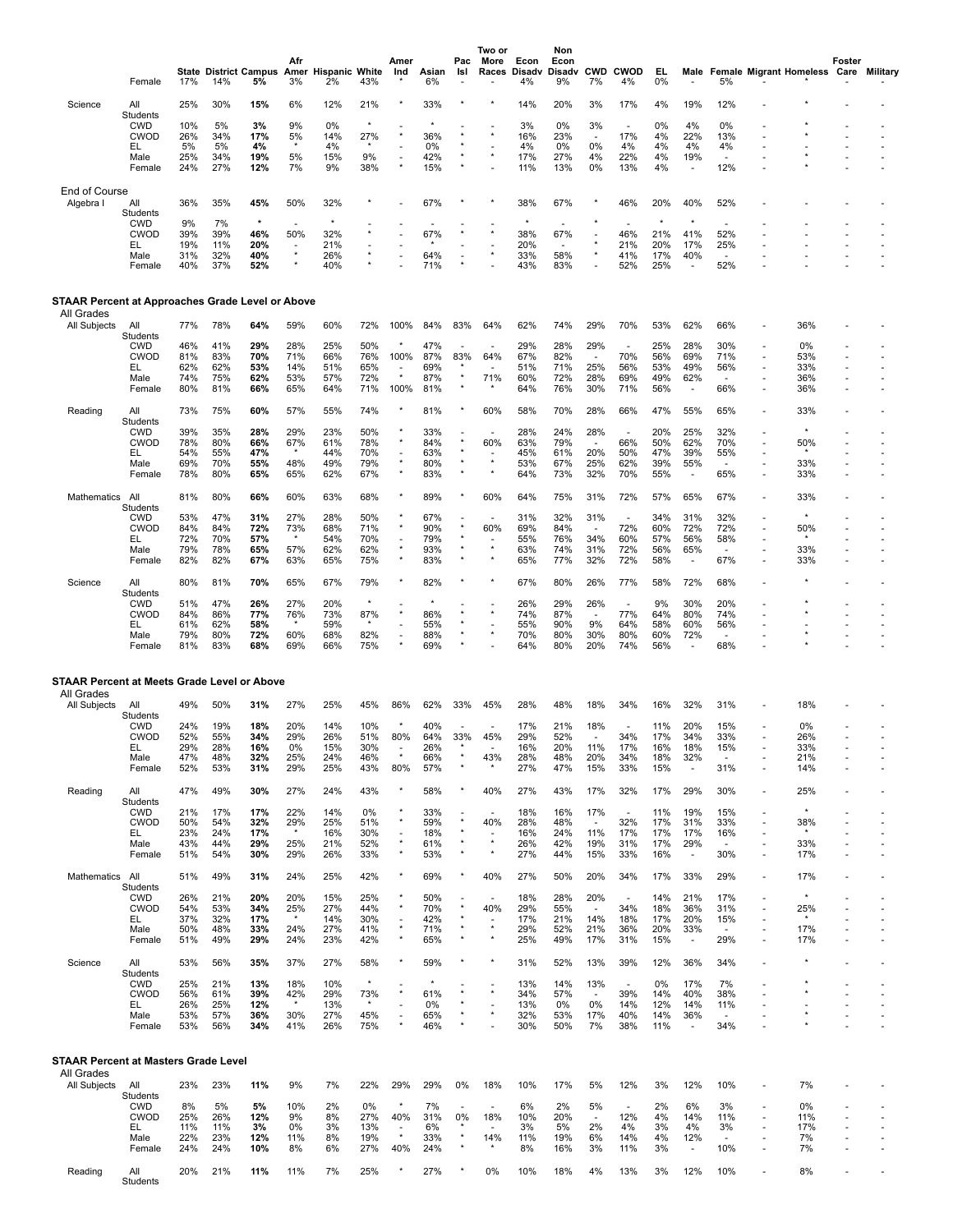|             |             |     |     |                              |           |                     |     |         |       |         | Two or  |        | Non    |                |                          |     |                          |     |                          |                                |        |          |
|-------------|-------------|-----|-----|------------------------------|-----------|---------------------|-----|---------|-------|---------|---------|--------|--------|----------------|--------------------------|-----|--------------------------|-----|--------------------------|--------------------------------|--------|----------|
|             |             |     |     |                              | Afr       |                     |     | Amer    |       | Pac     | More    | Econ   | Econ   |                |                          |     |                          |     |                          |                                | Foster |          |
|             |             |     |     | <b>State District Campus</b> |           | Amer Hispanic White |     | Ind     | Asian | Isl     | Races   | Disadv | Disadv | <b>CWD</b>     | CWOD                     | EL. | Male                     |     |                          | <b>Female Migrant Homeless</b> | Care   | Military |
|             | <b>CWD</b>  | 7%  | 4%  | 4%                           | 10%       | 1%                  | 0%  |         | 0%    |         |         | 4%     | 4%     | 4%             | $\overline{a}$           | 0%  | 5%                       | 2%  |                          |                                |        |          |
|             | <b>CWOD</b> | 22% | 24% | 13%                          | 12%       | 8%                  | 29% |         | 29%   |         | 0%      | 11%    | 21%    | $\blacksquare$ | 13%                      | 4%  | 14%                      | 11% | ٠                        | 13%                            |        |          |
|             |             | 8%  | 9%  | 3%                           | $\ddot{}$ | 3%                  |     |         | 0%    | $\star$ |         | 3%     | 6%     | $0\%$          | 4%                       | 3%  | 4%                       | 2%  |                          |                                |        |          |
|             | EL          |     |     |                              |           |                     | 20% |         |       |         | $\star$ |        |        |                |                          |     |                          |     | $\overline{\phantom{a}}$ |                                |        |          |
|             | Male        | 17% | 19% | 12%                          | 12%       | 8%                  | 24% |         | 31%   |         |         | 11%    | 19%    | 5%             | 14%                      | 4%  | 12%                      |     | $\overline{\phantom{a}}$ | 0%                             |        |          |
|             | Female      | 23% | 24% | 10%                          | 10%       | 7%                  | 25% |         | 23%   |         | ÷       | 9%     | 17%    | 2%             | 11%                      | 2%  | $\overline{a}$           | 10% | $\overline{\phantom{a}}$ | 17%                            |        |          |
| Mathematics | All         | 26% | 25% | 9%                           | 8%        | 5%                  | 21% |         | 29%   |         | 20%     | 8%     | 16%    | 6%             | 10%                      | 3%  | 10%                      | 8%  | $\overline{\phantom{a}}$ | 8%                             |        |          |
|             | Students    |     |     |                              |           |                     |     |         |       |         |         |        |        |                |                          |     |                          |     |                          |                                |        |          |
|             | <b>CWD</b>  | 11% | 6%  | 6%                           | 10%       | 4%                  | 0%  |         | 17%   | ٠       |         | 8%     | 0%     | 6%             | ۰                        | 5%  | 8%                       | 4%  |                          |                                |        |          |
|             | <b>CWOD</b> | 28% | 27% | 10%                          | 8%        | 5%                  | 24% | $\star$ | 30%   | $\star$ | 20%     | 8%     | 19%    | $\sim$         | 10%                      | 3%  | 11%                      | 9%  | ٠                        | 13%                            |        |          |
|             | EL          | 16% | 14% | 3%                           | $\star$   | 2%                  | 10% |         | 13%   |         |         | 3%     | 6%     | 5%             | 3%                       | 3%  | 3%                       | 4%  | ٠                        |                                |        |          |
|             | Male        | 25% | 25% | 10%                          | 11%       | 5%                  | 17% |         | 31%   |         |         | 9%     | 16%    | 8%             | 11%                      | 3%  | 10%                      |     | ٠                        | 17%                            |        |          |
|             | Female      | 26% | 24% | 8%                           | 6%        | 4%                  | 25% |         | 28%   |         |         | 7%     | 16%    | 4%             | 9%                       | 4%  | $\overline{\phantom{a}}$ | 8%  | ٠                        | 0%                             |        |          |
| Science     | All         | 24% | 27% | 15%                          | 6%        | 12%                 | 21% |         | 33%   |         |         | 14%    | 20%    | 3%             | 17%                      | 4%  | 19%                      | 12% | ٠                        |                                |        |          |
|             | Students    |     |     |                              |           |                     |     |         |       |         |         |        |        |                |                          |     |                          |     |                          |                                |        |          |
|             | <b>CWD</b>  | 8%  | 6%  | 3%                           | 9%        | 0%                  |     |         |       |         |         | 3%     | 0%     | 3%             | $\overline{\phantom{a}}$ | 0%  | 4%                       | 0%  | ۰                        |                                |        |          |
|             | <b>CWOD</b> | 26% | 30% | 17%                          | 5%        | 14%                 | 27% |         | 36%   |         | ÷       | 16%    | 23%    | $\sim$         | 17%                      | 4%  | 22%                      | 13% | ٠                        |                                |        |          |
|             | EL          | 7%  | 7%  | 4%                           | $\star$   | 4%                  |     |         | 0%    |         |         | 4%     | 0%     | $0\%$          | 4%                       | 4%  | 4%                       | 4%  |                          |                                |        |          |
|             | Male        | 25% | 29% | 19%                          | 5%        | 15%                 | 9%  |         | 42%   |         |         | 17%    | 27%    | 4%             | 22%                      | 4%  | 19%                      |     |                          |                                |        |          |
|             |             |     |     |                              | 7%        | 9%                  |     |         | 15%   |         |         | 11%    | 13%    | 0%             | 13%                      | 4%  |                          | 12% |                          |                                |        |          |
|             | Female      | 23% | 25% | 12%                          |           |                     | 38% |         |       |         |         |        |        |                |                          |     |                          |     |                          |                                |        |          |

'\*' Indicates results are masked due to small numbers to protect student confidentiality.

Indicates zero observations reported for this group.

**Part (iii):** Academic Growth and Graduation Rate

# **Part (iii)(I): Academic Growth**

This section provides information on students' academic growth for mathematics and reading/ELA for public elementary schools and secondary schools which don't have a graduation rate, for the 2018-19 school year. These results include all students tested, regardless of whether they were in the accountability subset. (CWD: children with disability; CWOD:<br>children without disability; EL: English lea

|                              | All | African<br><b>Students American Hispanic</b> |    | White | American<br>Indian       | Asian | Pacific<br>Islander | <b>Two or More</b><br>Races | Econ<br><b>Disady</b> | <b>CWD</b>               | EL |
|------------------------------|-----|----------------------------------------------|----|-------|--------------------------|-------|---------------------|-----------------------------|-----------------------|--------------------------|----|
| <b>Academic Growth Score</b> |     |                                              |    |       |                          |       |                     |                             |                       |                          |    |
| Reading                      |     |                                              |    |       |                          |       |                     |                             |                       |                          |    |
| <b>All Students</b>          | 60  | 59                                           | 59 | 68    | $\star$                  | 66    | $\star$             | 30                          | 60                    | 58                       | 61 |
| <b>CWD</b>                   | 58  | 62                                           | 58 | 50    | $\star$                  | 40    | -                   | -                           | 60                    | 58                       | 49 |
| <b>CWOD</b>                  | 60  | 58                                           | 59 | 71    | $\star$                  | 68    | $\star$             | 30                          | 59                    | $\overline{\phantom{a}}$ | 62 |
| EL                           | 61  | $\star$                                      | 62 | 67    | $\overline{\phantom{a}}$ | 51    | -                   | -                           | 60                    | 49                       | 61 |
| Male                         | 60  | 57                                           | 58 | 69    | $\star$                  | 69    |                     | $\star$                     | 59                    | 56                       | 61 |
| Female                       | 60  | 62                                           | 59 | 67    | $\star$                  | 61    | $\star$             | $\star$                     | 60                    | 62                       | 61 |
| <b>Mathematics</b>           |     |                                              |    |       |                          |       |                     |                             |                       |                          |    |
| <b>All Students</b>          | 58  | 59                                           | 56 | 57    | $\star$                  | 71    | $\star$             | 40                          | 57                    | 48                       | 55 |
| <b>CWD</b>                   | 48  | 53                                           | 46 | 44    | $\star$                  | 60    | -                   | -                           | 50                    | 48                       | 44 |
| CWOD                         | 60  | 61                                           | 58 | 60    | $\star$                  | 72    | $\star$             | 40                          | 58                    | $\overline{\phantom{a}}$ | 57 |
| EL                           | 55  | $\star$                                      | 52 | 72    | $\overline{\phantom{a}}$ | 72    | -                   | $\overline{\phantom{0}}$    | 54                    | 44                       | 55 |
| Male                         | 57  | 62                                           | 54 | 56    | $\star$                  | 73    |                     | ÷                           | 56                    | 42                       | 55 |
| Female                       | 59  | 56                                           | 59 | 60    | $\star$                  | 69    | $\star$             | $\star$                     | 58                    | 59                       | 56 |

### **Part (iii)(II): Graduation Rate**

This section provides information on high school graduation rates for the class of 2018.

|                                                                     | All | African |                                   |                          | American       |                          | <b>Pacific</b> | Two or<br>More | Econ          |                          |     |                          | Foster |
|---------------------------------------------------------------------|-----|---------|-----------------------------------|--------------------------|----------------|--------------------------|----------------|----------------|---------------|--------------------------|-----|--------------------------|--------|
|                                                                     |     |         | <b>Students American Hispanic</b> | White                    | Indian         | Asian                    | Islander       | Races          | <b>Disady</b> | <b>CWD</b>               | EL^ | <b>Homeless</b>          | Care   |
| <b>Federal Graduation Rates</b>                                     |     |         |                                   |                          |                |                          |                |                |               |                          |     |                          |        |
| 4-year Longitudinal Cohort Graduation Rate (Gr 9-12): Class of 2018 |     |         |                                   |                          |                |                          |                |                |               |                          |     |                          |        |
| All Students                                                        | -   |         | -                                 |                          |                |                          |                |                |               | -                        |     | $\overline{\phantom{0}}$ |        |
| <b>CWD</b>                                                          | -   |         | $\overline{\phantom{a}}$          | $\overline{\phantom{a}}$ | $\blacksquare$ |                          |                |                |               | $\overline{\phantom{0}}$ |     | $\blacksquare$           |        |
| <b>CWOD</b>                                                         |     |         | $\overline{\phantom{0}}$          |                          | -              |                          |                |                |               | $\overline{\phantom{0}}$ |     | $\overline{\phantom{0}}$ |        |
| EL                                                                  |     |         | $\overline{\phantom{0}}$          | -                        | -              | $\overline{\phantom{0}}$ | -              |                | -             | $\overline{\phantom{0}}$ | -   | -                        |        |
| Male                                                                |     |         | $\overline{\phantom{0}}$          |                          | -              |                          |                |                |               | $\overline{\phantom{0}}$ |     | $\overline{\phantom{0}}$ |        |
| Female                                                              |     |         | $\overline{\phantom{a}}$          |                          | -              | $\overline{\phantom{0}}$ | -              |                | -             | $\overline{\phantom{0}}$ |     | $\overline{\phantom{a}}$ |        |

'\*' Indicates results are masked due to small numbers to protect student confidentiality.

 $\frac{1}{2}$  Indicates there are no students in the group.

Ever EL in grades 9-12

Part (iv): English Language Proficiency

This section provides information on the number and percentage of English learners achieving English language proficiency based on the 2019 TELPAS (Texas English Language Proficiency Assessment System) data.

(EL: English learner)

| <b>Total EL in Class</b> | <b>Proficiency of EL</b> | <b>Rate of Proficiency</b> |
|--------------------------|--------------------------|----------------------------|
| 346                      | 25                       | 7%                         |

'<sup>\*</sup>' Indicates data reporting does not meet for Minimum Size.<br><sup>'\*'</sup> Indicates results are masked due to small numbers to pro

'\*' Indicates results are masked due to small numbers to protect student confidentiality.

Indicates zero observations reported for this group.

Part (v): School Quality or Student Success (SQSS)

This section provides information on the other indicator of school quality or student success, which is college, career and military readiness (CCMR) for high schools and average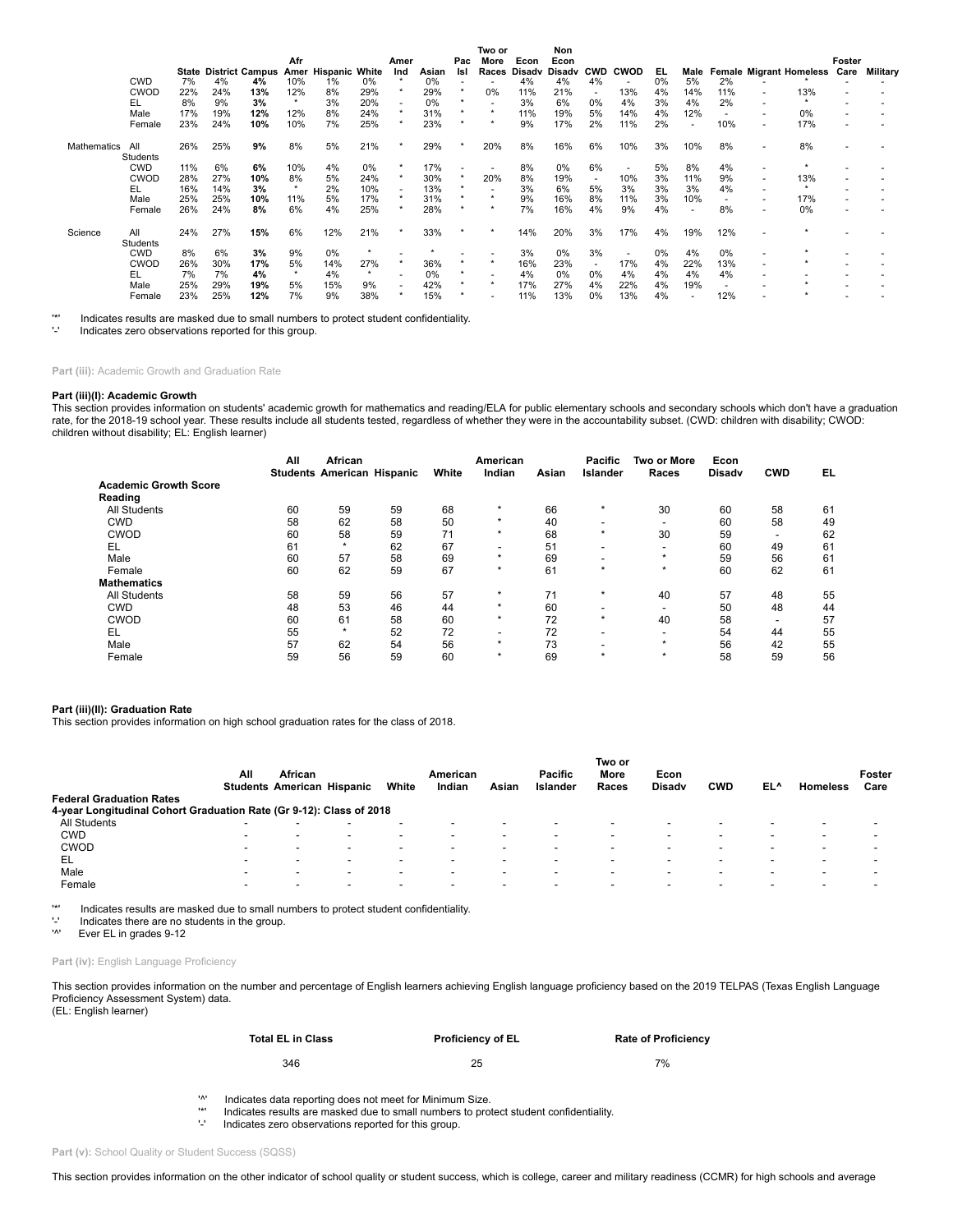performance rate of the three STAAR performance levels of all students, regardless of whether they were in the accountability subset, for elementary and secondary schools without a graduation rate. (CWD: children with disability; EL: English learner)

| <b>Student Success (Student Achievement Domain Score: STAAR Component Only)</b> | All | African                  | <b>Students American Hispanic</b> | White                    | American<br>Indian       | Asian                    | Pacific<br>Islander | Two or More<br>Races | Econ<br>Disadv | <b>CWD</b>               | EL                       |
|---------------------------------------------------------------------------------|-----|--------------------------|-----------------------------------|--------------------------|--------------------------|--------------------------|---------------------|----------------------|----------------|--------------------------|--------------------------|
| <b>STAAR Component Score</b>                                                    | 35  | 32                       | 31                                | 46                       | 72                       | 58                       | 39                  | 42                   | 33             |                          | 24                       |
| School Quality (College, Career, and Military Readiness Performance)            |     |                          |                                   |                          |                          |                          |                     |                      |                |                          |                          |
| %Students meeting CCMR                                                          |     | $\overline{\phantom{0}}$ | $\overline{\phantom{0}}$          | $\overline{\phantom{0}}$ | $\overline{\phantom{0}}$ | $\overline{\phantom{0}}$ |                     |                      | -              | $\overline{\phantom{0}}$ | $\overline{\phantom{0}}$ |

'\*' Indicates results are masked due to small numbers to protect student confidentiality.

Indicates there are no students in the group.

### Part (vi): Goal Meeting Status

This section provides information on the progress of all students and each student group toward meeting the long-term goals or interim objectives on STAAR academic performance, federal graduation rate, and English learners' language proficiency. (CWD: children with disability; EL: English learner)

|                                 | All | African<br><b>Students American Hispanic</b> |     | White | American<br>Indian | Asian | Pacific<br><b>Islander</b> | Two or More<br>Races | Econ<br><b>Disady</b> | <b>CWD</b> | $EL +$       |
|---------------------------------|-----|----------------------------------------------|-----|-------|--------------------|-------|----------------------------|----------------------|-----------------------|------------|--------------|
| <b>STAAR Performance Status</b> |     |                                              |     |       |                    |       |                            |                      |                       |            |              |
| Reading                         |     |                                              |     |       |                    |       |                            |                      |                       |            |              |
| Interim Goals (2018-2022)       | 44% | 32%                                          | 37% | 60%   | 43%                | 74%   | 45%                        | 56%                  | 33%                   | 19%        | 29%          |
| <b>Target Met</b>               | N   | N                                            | N   | N     |                    | N     |                            |                      | N                     | N          | $\checkmark$ |
| Interim Goals (2023-2027)       | 52% | 42%                                          | 46% | 66%   | 51%                | 78%   | 53%                        | 62%                  | 43%                   | 31%        | 39%          |
| <b>Target Met</b>               | N   | N                                            | N   | N     |                    | N     |                            |                      | N                     | N          | N            |
| Interim Goals (2028-2032)       | 62% | 54%                                          | 58% | 73%   | 62%                | 82%   | 63%                        | 70%                  | 55%                   | 45%        | 52%          |
| <b>Target Met</b>               | N   | N                                            | N   | N     |                    | N     |                            |                      | N                     | N          | N            |
| Long-Term Goals                 | 72% | 66%                                          | 69% | 80%   | 72%                | 87%   | 73%                        | 78%                  | 67%                   | 60%        | 65%          |
| <b>Target Met</b>               | N   | N                                            | N   | N     |                    | N     |                            |                      | N                     | N          | N            |
| <b>Mathematics</b>              |     |                                              |     |       |                    |       |                            |                      |                       |            |              |
| Interim Goals (2018-2022)       | 46% | 31%                                          | 40% | 59%   | 45%                | 82%   | 50%                        | 54%                  | 36%                   | 23%        | 40%          |
| <b>Target Met</b>               | N   | N                                            | N   | N     |                    | N     |                            |                      | N                     | N          | N            |
| Interim Goals (2023-2027)       | 54% | 41%                                          | 49% | 65%   | 53%                | 85%   | 57%                        | 61%                  | 45%                   | 34%        | 49%          |
| <b>Target Met</b>               | N   | N                                            | N   | N     |                    | N     |                            |                      | N                     | N          | N            |
| Interim Goals (2028-2032)       | 63% | 54%                                          | 59% | 73%   | 63%                | 88%   | 66%                        | 69%                  | 57%                   | 48%        | 59%          |
| <b>Target Met</b>               | N   | N                                            | N   | N     |                    | N     |                            |                      | N                     | N          | N            |
| Long-Term Goals                 | 73% | 66%                                          | 70% | 80%   | 73%                | 91%   | 75%                        | 77%                  | 68%                   | 62%        | 70%          |
| <b>Target Met</b>               | N   | N                                            | N   | N     |                    | Ν     |                            |                      | N                     | N          | N            |

### **English Learner Language Proficiency Status**

| Interim Goals (2018-2022)<br><b>Target Met</b><br>Interim Goals (2023-2027)<br><b>Target Met</b><br>Interim Goals (2028-2032)<br><b>Target Met</b><br>Long-Term Goals<br><b>Target Met</b> |     |     |     |     |     |     |     |     |     |     | 36%<br>N<br>38%<br>N<br>40%<br>N<br>40%<br>N |
|--------------------------------------------------------------------------------------------------------------------------------------------------------------------------------------------|-----|-----|-----|-----|-----|-----|-----|-----|-----|-----|----------------------------------------------|
| <b>Federal Graduation Status^</b>                                                                                                                                                          |     |     |     |     |     |     |     |     |     |     |                                              |
| Interim Goals (2018-2022)<br><b>Target Met</b>                                                                                                                                             | 90% | 90% | 90% | 90% | 90% | 90% | 90% | 90% | 90% | 90% | 90%                                          |
| Interim Goals (2023-2027)                                                                                                                                                                  | 92% | 92% | 92% | 92% | 92% | 92% | 92% | 92% | 92% | 92% | 92%                                          |
| <b>Target Met</b>                                                                                                                                                                          |     |     |     |     |     |     |     |     |     |     |                                              |
| Interim Goals (2028-2032)                                                                                                                                                                  | 94% | 94% | 94% | 94% | 94% | 94% | 94% | 94% | 94% | 94% | 94%                                          |
| <b>Target Met</b>                                                                                                                                                                          |     |     |     |     |     |     |     |     |     |     |                                              |
| Long-Term Goals                                                                                                                                                                            | 94% | 94% | 94% | 94% | 94% | 94% | 94% | 94% | 94% | 94% | 94%                                          |
| <b>Target Met</b>                                                                                                                                                                          |     |     |     |     |     |     |     |     |     |     |                                              |

'+' STAAR Performance and Graduation use EL(Current & Monitored), EL English Learner Language Proficiency uses EL (Current).

Blank cells above represent student group indicators that do not meet the minimum size criteria.<br>
"Student groups with graduation rates that were at or above 90 percent are required to exceed that

Student groups with graduation rates that were at or above 90 percent are required to exceed that rate by at least a tenth of a percent in the following year(s).

### **Part (vii):** STAAR Participation

This section provides the percentage of students assessed and not assessed on STAAR for mathematics, reading/ELA, and science. (CWD: children with disability; CWOD: children without disability; EL: English learner)

|                           |                        |      | African | <b>Campus American Hispanic White</b> |      | American<br>Indian       | Asian | Pacific<br>Islander      | Two or<br>More<br>Races  | Econ<br>Disadv | Non<br>Econ<br>Disadv | <b>CWD</b>               | <b>CWOD</b>              | EL   | Male |      | <b>Female Migrant</b> |
|---------------------------|------------------------|------|---------|---------------------------------------|------|--------------------------|-------|--------------------------|--------------------------|----------------|-----------------------|--------------------------|--------------------------|------|------|------|-----------------------|
| <b>Participation Rate</b> |                        |      |         |                                       |      |                          |       |                          |                          |                |                       |                          |                          |      |      |      |                       |
| <b>All Subjects</b>       | All<br>Students        | 100% | 98%     | 100%                                  | 100% | 100%                     | 100%  | 100%                     | 100%                     | 100%           | 99%                   | 99%                      | 100%                     | 100% | 99%  | 100% |                       |
|                           | <b>CWD</b>             | 99%  | 98%     | 100%                                  | 100% | $\star$                  | 100%  | $\overline{\phantom{a}}$ | $\overline{\phantom{a}}$ | 99%            | 100%                  | 99%                      | $\overline{\phantom{a}}$ | 100% | 99%  | 100% |                       |
|                           | <b>CWOD</b>            | 100% | 98%     | 100%                                  | 100% | 100%                     | 100%  | 100%                     | 100%                     | 100%           | 99%                   | $\overline{\phantom{a}}$ | 100%                     | 100% | 100% | 100% |                       |
|                           | EL                     | 100% | 100%    | 100%                                  | 100% | $\overline{\phantom{a}}$ | 100%  | $\star$                  |                          | 100%           | 100%                  | 100%                     | 100%                     | 100% | 100% | 100% |                       |
|                           | Male                   | 99%  | 96%     | 100%                                  | 100% | $\star$                  | 100%  | $\ast$                   | 100%                     | 100%           | 99%                   | 99%                      | 100%                     | 100% | 99%  |      |                       |
|                           | Female                 | 100% | 100%    | 100%                                  | 100% | 100%                     | 100%  | $\star$                  | $\star$                  | 100%           | 100%                  | 100%                     | 100%                     | 100% | ٠    | 100% |                       |
| Reading                   | All<br><b>Students</b> | 100% | 98%     | 100%                                  | 100% | *                        | 100%  | $\star$                  | 100%                     | 100%           | 99%                   | 99%                      | 100%                     | 100% | 99%  | 100% |                       |
|                           | <b>CWD</b>             | 99%  | 98%     | 100%                                  | 100% | $\star$                  | 100%  |                          |                          | 99%            | 100%                  | 99%                      | $\overline{\phantom{a}}$ | 100% | 99%  | 100% |                       |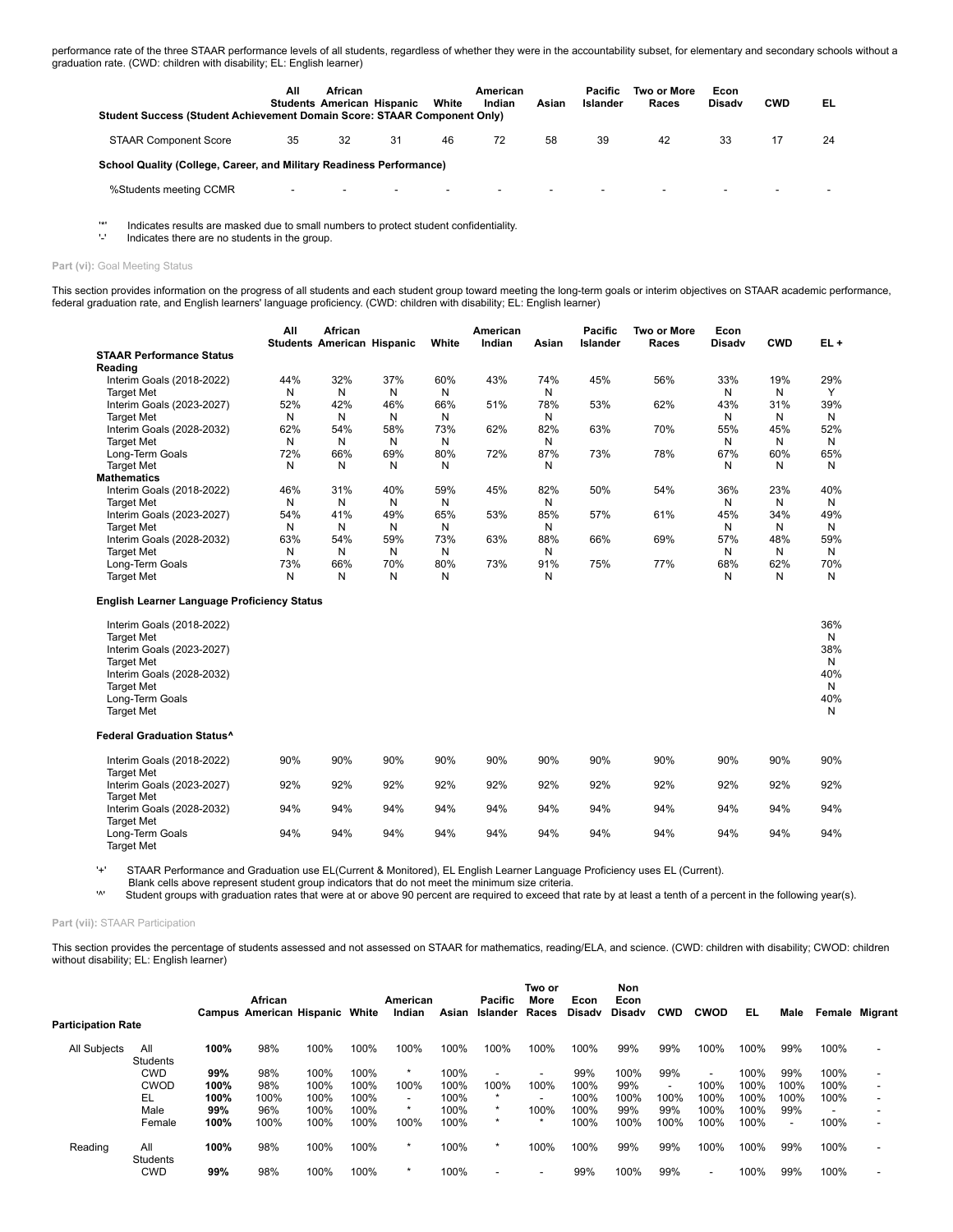|                        | <b>CWOD</b><br>EL<br>Male | 100%<br>100%<br>99% | African<br>98%<br>$\star$<br>96% | Campus American Hispanic White<br>100%<br>100%<br>100% | 100%<br>100%<br>100% | American<br>Indian<br>$\star$<br>L.<br>$\star$ | Asian<br>100%<br>100%<br>100% | <b>Pacific</b><br>Islander | Two or<br>More<br>Races<br>100%<br>$\overline{a}$<br>$\star$ | Econ<br>Disadv<br>100%<br>100%<br>99% | Non<br>Econ<br>Disadv<br>99%<br>100%<br>99% | <b>CWD</b><br>$\blacksquare$<br>100%<br>99% | <b>CWOD</b><br>100%<br>100%<br>99% | EL<br>100%<br>100%<br>100% | Male<br>99%<br>100%<br>99% | Female<br>100%<br>100%<br>$\blacksquare$ | Migrant                  |
|------------------------|---------------------------|---------------------|----------------------------------|--------------------------------------------------------|----------------------|------------------------------------------------|-------------------------------|----------------------------|--------------------------------------------------------------|---------------------------------------|---------------------------------------------|---------------------------------------------|------------------------------------|----------------------------|----------------------------|------------------------------------------|--------------------------|
|                        | Female                    | 100%                | 100%                             | 100%                                                   | 100%                 | $\star$                                        | 100%                          | $\star$                    | $\star$                                                      | 100%                                  | 100%                                        | 100%                                        | 100%                               | 100%                       | $\overline{\phantom{a}}$   | 100%                                     |                          |
| <b>Mathematics</b>     | All<br>Students           | 100%                | 98%                              | 100%                                                   | 100%                 | $\star$                                        | 100%                          | $\star$                    | 100%                                                         | 100%                                  | 99%                                         | 99%                                         | 100%                               | 100%                       | 99%                        | 100%                                     |                          |
|                        | <b>CWD</b>                | 99%                 | 98%                              | 100%                                                   | 100%                 |                                                | 100%                          |                            | $\overline{a}$                                               | 99%                                   | 100%                                        | 99%                                         | $\overline{a}$                     | 100%                       | 99%                        | 100%                                     |                          |
|                        | <b>CWOD</b>               | 100%                | 98%                              | 100%                                                   | 100%                 | $\star$                                        | 100%                          | $\star$                    | 100%                                                         | 100%                                  | 99%                                         | $\overline{\phantom{a}}$                    | 100%                               | 100%                       | 99%                        | 100%                                     |                          |
|                        | EL                        | 100%                | $\star$                          | 100%                                                   | 100%                 | $\overline{\phantom{a}}$                       | 100%                          |                            | $\overline{\phantom{a}}$<br>$\star$                          | 100%                                  | 100%                                        | 100%                                        | 100%                               | 100%                       | 100%                       | 99%                                      |                          |
|                        | Male                      | 99%                 | 96%                              | 100%                                                   | 100%                 | $\star$<br>$\star$                             | 100%                          |                            | $\star$                                                      | 99%                                   | 99%                                         | 99%                                         | 99%                                | 100%                       | 99%                        | $\overline{\phantom{a}}$                 |                          |
|                        | Female                    | 100%                | 100%                             | 100%                                                   | 100%                 |                                                | 100%                          |                            |                                                              | 100%                                  | 100%                                        | 100%                                        | 100%                               | 99%                        | $\overline{\phantom{a}}$   | 100%                                     |                          |
| Science                | All<br>Students           | 100%                | 100%                             | 100%                                                   | 100%                 | $\star$                                        | 100%                          | $\star$                    | $\star$                                                      | 100%                                  | 100%                                        | 100%                                        | 100%                               | 100%                       | 100%                       | 100%                                     |                          |
|                        | <b>CWD</b>                | 100%                | 100%                             | 100%                                                   | $\star$              |                                                | $\star$                       |                            | $\overline{\phantom{a}}$                                     | 100%                                  | 100%                                        | 100%                                        | $\overline{\phantom{a}}$           | 100%                       | 100%                       | 100%                                     |                          |
|                        | <b>CWOD</b>               | 100%                | 100%                             | 100%                                                   | 100%                 | $\star$                                        | 100%                          |                            | $\star$                                                      | 100%                                  | 100%                                        | $\overline{a}$                              | 100%                               | 100%                       | 100%                       | 100%                                     |                          |
|                        | EL                        | 100%                | $\star$                          | 100%                                                   | $\star$              |                                                | 100%                          |                            | $\overline{\phantom{a}}$                                     | 100%                                  | 100%                                        | 100%                                        | 100%                               | 100%                       | 100%                       | 100%                                     |                          |
|                        | Male                      | 100%                | 100%                             | 100%                                                   | 100%                 | $\overline{a}$                                 | 100%                          |                            | $\star$                                                      | 100%                                  | 100%                                        | 100%                                        | 100%                               | 100%                       | 100%                       | $\overline{\phantom{a}}$                 |                          |
| Non-Participation Rate | Female                    | 100%                | 100%                             | 100%                                                   | 100%                 | $\star$                                        | 100%                          |                            | $\overline{a}$                                               | 100%                                  | 100%                                        | 100%                                        | 100%                               | 100%                       | $\overline{\phantom{a}}$   | 100%                                     |                          |
|                        |                           |                     |                                  |                                                        |                      |                                                |                               |                            |                                                              |                                       |                                             |                                             |                                    |                            |                            |                                          |                          |
| All Subjects           | All<br>Students           | 0%                  | 2%                               | 0%                                                     | 0%                   | 0%                                             | 0%                            | 0%                         | 0%                                                           | 0%                                    | 1%                                          | 1%                                          | 0%                                 | 0%                         | 1%                         | 0%                                       |                          |
|                        | <b>CWD</b>                | 1%                  | 2%                               | 0%                                                     | 0%                   | $\star$                                        | 0%                            | $\overline{a}$             | $\overline{a}$                                               | 1%                                    | 0%                                          | 1%                                          | $\overline{\phantom{a}}$           | 0%                         | 1%                         | 0%                                       |                          |
|                        | <b>CWOD</b>               | 0%                  | 2%                               | 0%                                                     | 0%                   | 0%                                             | 0%                            | 0%                         | 0%                                                           | 0%                                    | 1%                                          | $\overline{\phantom{a}}$                    | 0%                                 | 0%                         | 0%                         | 0%                                       |                          |
|                        | EL                        | 0%                  | 0%                               | 0%                                                     | 0%                   | $\overline{\phantom{a}}$                       | 0%                            | $\star$                    | $\overline{\phantom{a}}$                                     | 0%                                    | 0%                                          | 0%                                          | $0\%$                              | 0%                         | 0%                         | 0%                                       | $\overline{\phantom{a}}$ |
|                        | Male                      | 1%                  | 4%                               | 0%                                                     | 0%                   | $\star$                                        | 0%                            |                            | 0%                                                           | 0%                                    | 1%                                          | 1%                                          | 0%                                 | 0%                         | 1%                         | $\overline{a}$                           |                          |
|                        | Female                    | 0%                  | 0%                               | 0%                                                     | 0%                   | 0%                                             | 0%                            | $\star$                    |                                                              | 0%                                    | 0%                                          | 0%                                          | 0%                                 | 0%                         | $\overline{\phantom{a}}$   | 0%                                       |                          |
| Reading                | All<br>Students           | 0%                  | 2%                               | 0%                                                     | 0%                   | $\star$                                        | 0%                            | $\star$                    | 0%                                                           | 0%                                    | 1%                                          | 1%                                          | 0%                                 | 0%                         | 1%                         | 0%                                       |                          |
|                        | <b>CWD</b>                | 1%                  | 2%                               | 0%                                                     | 0%                   |                                                | 0%                            |                            | $\overline{\phantom{a}}$                                     | 1%                                    | 0%                                          | 1%                                          | $\blacksquare$                     | 0%                         | 1%                         | 0%                                       |                          |
|                        | <b>CWOD</b>               | 0%                  | 2%                               | 0%                                                     | 0%                   | $\star$                                        | 0%                            |                            | 0%                                                           | 0%                                    | 1%                                          | $\overline{\phantom{a}}$                    | 0%                                 | 0%                         | 1%                         | 0%                                       |                          |
|                        | EL                        | 0%                  | $\star$                          | 0%                                                     | 0%                   |                                                | 0%                            |                            |                                                              | 0%                                    | $0\%$                                       | 0%                                          | 0%                                 | 0%                         | 0%                         | 0%                                       |                          |
|                        | Male                      | 1%                  | 4%                               | 0%                                                     | 0%                   | $\star$                                        | 0%                            |                            | $\star$                                                      | 1%                                    | 1%                                          | 1%                                          | 1%                                 | 0%                         | 1%                         | $\overline{\phantom{a}}$                 |                          |
|                        | Female                    | 0%                  | 0%                               | 0%                                                     | 0%                   | $\star$                                        | 0%                            |                            |                                                              | $0\%$                                 | 0%                                          | 0%                                          | $0\%$                              | 0%                         | $\overline{\phantom{a}}$   | 0%                                       |                          |
| Mathematics            | All<br>Students           | 0%                  | 2%                               | 0%                                                     | 0%                   | $\star$                                        | 0%                            | $\star$                    | 0%                                                           | 0%                                    | 1%                                          | 1%                                          | 0%                                 | 0%                         | 1%                         | 0%                                       |                          |
|                        | <b>CWD</b>                | 1%                  | 2%                               | 0%                                                     | 0%                   | $\star$                                        | 0%                            |                            |                                                              | 1%                                    | 0%                                          | 1%                                          | $\overline{\phantom{a}}$           | 0%                         | 1%                         | 0%                                       |                          |
|                        | <b>CWOD</b>               | 0%                  | 2%                               | 0%                                                     | 0%                   | $\star$                                        | 0%                            |                            | 0%                                                           | 0%                                    | 1%                                          | $\overline{\phantom{a}}$                    | 0%                                 | 0%                         | 1%                         | 0%                                       | $\overline{a}$           |
|                        | EL                        | 0%                  | $\star$                          | 0%                                                     | 0%                   |                                                | 0%                            |                            |                                                              | 0%                                    | $0\%$                                       | 0%                                          | 0%                                 | 0%                         | 0%                         | 1%                                       |                          |
|                        | Male                      | 1%                  | 4%                               | 0%                                                     | 0%                   |                                                | 0%                            |                            | $\star$                                                      | 1%                                    | 1%                                          | 1%                                          | 1%                                 | 0%                         | 1%                         | $\overline{a}$                           |                          |
|                        | Female                    | 0%                  | 0%                               | 0%                                                     | 0%                   | $\star$                                        | 0%                            |                            |                                                              | 0%                                    | 0%                                          | 0%                                          | 0%                                 | 1%                         | $\overline{\phantom{a}}$   | 0%                                       |                          |
| Science                | All<br>Students           | 0%                  | 0%                               | 0%                                                     | 0%                   | $\star$                                        | 0%                            | $\star$                    |                                                              | 0%                                    | $0\%$                                       | 0%                                          | $0\%$                              | 0%                         | 0%                         | 0%                                       |                          |
|                        | <b>CWD</b>                | 0%                  | $0\%$                            | 0%                                                     | $\star$              |                                                | $\star$                       |                            |                                                              | 0%                                    | $0\%$                                       | 0%                                          | $\overline{\phantom{a}}$           | 0%                         | 0%                         | 0%                                       |                          |
|                        | <b>CWOD</b>               | 0%                  | 0%                               | 0%                                                     | 0%                   |                                                | 0%                            |                            |                                                              | 0%                                    | 0%                                          | $\overline{\phantom{a}}$                    | 0%                                 | 0%                         | 0%                         | 0%                                       |                          |
|                        | EL                        | 0%                  | $\star$                          | 0%                                                     | $\star$              |                                                | 0%                            |                            |                                                              | 0%                                    | 0%                                          | 0%                                          | 0%                                 | 0%                         | 0%                         | 0%                                       |                          |
|                        | Male                      | 0%                  | 0%                               | 0%                                                     | 0%                   |                                                | 0%                            |                            |                                                              | 0%                                    | 0%                                          | 0%                                          | 0%                                 | 0%                         | 0%                         | ÷,                                       |                          |
|                        | Female                    | 0%                  | 0%                               | 0%                                                     | 0%                   |                                                | 0%                            |                            |                                                              | 0%                                    | 0%                                          | 0%                                          | 0%                                 | 0%                         | $\overline{a}$             | 0%                                       |                          |

'\*' Indicates results are masked due to small numbers to protect student confidentiality. '-' Indicates zero observations reported for this group.

# **Part (viii):** Civil Rights Data

**Part (viii)(I)** This section provides information from the 2015-16 CRDC surveys, submitted by school districts to the Office for Civil Rights on measures of school quality, climate, and<br>safety, including counts of in-scho

|                                      |        | <b>Total</b><br>students | African<br>American | Hispanic | White          | Indian or<br>Alaska<br><b>Native</b> | Asian    | Pacific<br>Islander | Two or<br>More<br>Races | EL. | with<br><b>Disabilities</b> | <b>Students</b><br>with<br><b>Students Disabilities</b><br>(Section<br>504) |
|--------------------------------------|--------|--------------------------|---------------------|----------|----------------|--------------------------------------|----------|---------------------|-------------------------|-----|-----------------------------|-----------------------------------------------------------------------------|
| <b>Students Without Disabilities</b> |        |                          |                     |          |                |                                      |          |                     |                         |     |                             |                                                                             |
| In-School Suspensions                |        |                          |                     |          |                |                                      |          |                     |                         |     |                             |                                                                             |
|                                      | Male   | 112                      | 32                  | 71       | 2              | 0                                    | 5        | 2                   | 0                       | 50  |                             |                                                                             |
|                                      | Female | 72                       | 20                  | 47       | 5              | 0                                    | 0        | 0                   | 0                       | 29  |                             |                                                                             |
|                                      | Total  | 184                      | 52                  | 118      | $\overline{7}$ | $\Omega$                             | 5        | 2                   | $\mathbf 0$             | 79  |                             |                                                                             |
| Out-of-School Suspensions            |        |                          |                     |          |                |                                      |          |                     |                         |     |                             |                                                                             |
|                                      | Male   | 48                       | 16                  | 28       | 0              | 0                                    | 4        | 0                   | 0                       | 22  |                             |                                                                             |
|                                      | Female | 23                       | 4                   | 19       | 0              | 0                                    | 0        | 0                   | 0                       | 13  |                             |                                                                             |
|                                      | Total  | 71                       | 20                  | 47       | 0              | 0                                    | 4        | $\mathbf 0$         | $\mathbf 0$             | 35  |                             |                                                                             |
| Expulsions                           |        |                          |                     |          |                |                                      |          |                     |                         |     |                             |                                                                             |
| <b>With Educational Services</b>     | Male   | 0                        | 0                   | 0        | 0              | 0                                    | 0        | 0                   | 0                       | 0   |                             |                                                                             |
|                                      | Female | 0                        | 0                   | 0        | 0              | 0                                    | $\Omega$ | $\Omega$            | 0                       | 0   |                             |                                                                             |
|                                      | Total  | O                        | 0                   | 0        | 0              | 0                                    | O        |                     | 0                       | 0   |                             |                                                                             |
| <b>Without Educational Services</b>  | Male   | 0                        |                     | 0        | 0              | 0                                    | O        |                     | 0                       | 0   |                             |                                                                             |
|                                      | Female | 0                        |                     | 0        | 0              | 0                                    |          |                     | 0                       | 0   |                             |                                                                             |
|                                      | Total  | 0                        |                     | 0        | 0              | 0                                    | ŋ        |                     | 0                       | 0   |                             |                                                                             |
| <b>Under Zero Tolerance Policies</b> | Male   | 0                        |                     | 0        | 0              | 0                                    |          |                     | 0                       | 0   |                             |                                                                             |
|                                      | Female | 0                        | 0                   | 0        | 0              | 0                                    | 0        | 0                   | 0                       | 0   |                             |                                                                             |
|                                      | Total  | 0                        | $\Omega$            | 0        | 0              | 0                                    | $\Omega$ | $\Omega$            | $\mathbf 0$             | 0   |                             |                                                                             |
| <b>School-Related Arrests</b>        |        |                          |                     |          |                |                                      |          |                     |                         |     |                             |                                                                             |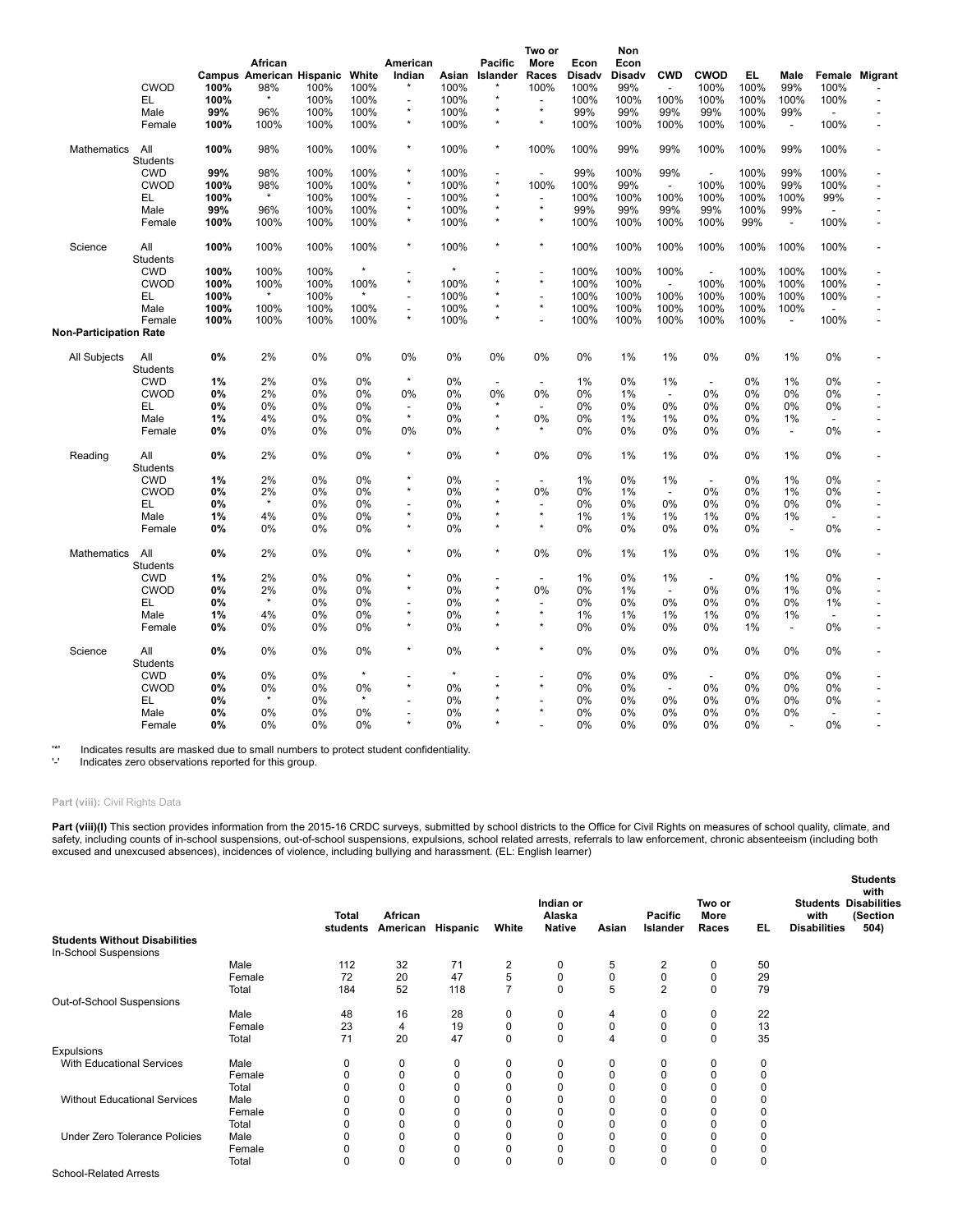|                                                                                                                                                                                                                                                                                                                                                                                                                                                                                                                                                                                                                                                     | Male<br>Female          | Total<br>4<br>2 | African<br>students American Hispanic<br>2<br>0 | 2<br>2        | White<br>0<br>0          | Indian or<br>Alaska<br><b>Native</b><br>0<br>0 | Asian<br>0<br>0          | Pacific<br>Islander<br>0<br>0   | Two or<br>More<br>Races<br>0<br>0 | EL<br>2<br>0                          | with<br><b>Disabilities</b> | with<br><b>Students Disabilities</b><br>(Section<br>504)      |
|-----------------------------------------------------------------------------------------------------------------------------------------------------------------------------------------------------------------------------------------------------------------------------------------------------------------------------------------------------------------------------------------------------------------------------------------------------------------------------------------------------------------------------------------------------------------------------------------------------------------------------------------------------|-------------------------|-----------------|-------------------------------------------------|---------------|--------------------------|------------------------------------------------|--------------------------|---------------------------------|-----------------------------------|---------------------------------------|-----------------------------|---------------------------------------------------------------|
| Referrals to Law Enforcement                                                                                                                                                                                                                                                                                                                                                                                                                                                                                                                                                                                                                        | Total<br>Male<br>Female | 6<br>4<br>2     | $\overline{2}$<br>$\overline{\mathbf{c}}$<br>0  | 4<br>2<br>2   | 0<br>0<br>0              | 0<br>$\mathbf 0$<br>0                          | 0<br>$\mathbf 0$<br>0    | 0<br>$\mathbf 0$<br>0           | 0<br>0<br>0                       | $\overline{2}$<br>$\overline{c}$<br>0 |                             |                                                               |
| <b>Students With Disabilities</b><br>In-School Suspensions                                                                                                                                                                                                                                                                                                                                                                                                                                                                                                                                                                                          | Total                   | 6               | $\overline{2}$                                  | 4             | 0                        | 0                                              | 0                        | 0                               | 0                                 | $\overline{2}$                        |                             |                                                               |
|                                                                                                                                                                                                                                                                                                                                                                                                                                                                                                                                                                                                                                                     | Male<br>Female<br>Total | 29<br>18<br>47  | 11<br>8<br>19                                   | 14<br>8<br>22 | 2<br>$\overline{2}$<br>4 | 0<br>0<br>0                                    | 2<br>0<br>$\overline{2}$ | 0<br>0<br>0                     | 0<br>0<br>0                       | 8<br>5<br>13                          |                             | 5<br>5<br>10                                                  |
| Out-of-School Suspensions                                                                                                                                                                                                                                                                                                                                                                                                                                                                                                                                                                                                                           | Male                    | 17              | 10                                              | 7             | 0                        | 0                                              | 0                        | 0                               | 0                                 | 4                                     |                             | $\overline{2}$                                                |
|                                                                                                                                                                                                                                                                                                                                                                                                                                                                                                                                                                                                                                                     | Female<br>Total         | 4<br>21         | 2<br>12                                         | 2<br>9        | 0<br>0                   | 0<br>0                                         | 0<br>0                   | 0<br>0                          | 0<br>0                            | $\overline{\mathbf{c}}$<br>6          |                             | 2<br>4                                                        |
| <b>Expulsions</b>                                                                                                                                                                                                                                                                                                                                                                                                                                                                                                                                                                                                                                   |                         |                 |                                                 |               |                          |                                                |                          |                                 |                                   |                                       |                             |                                                               |
| With Educational Services                                                                                                                                                                                                                                                                                                                                                                                                                                                                                                                                                                                                                           | Male<br>Female<br>Total | 0<br>0<br>0     | 0<br>0<br>0                                     | 0<br>0<br>0   | 0<br>0<br>0              | 0<br>0<br>0                                    | 0<br>0<br>0              | 0<br>$\mathbf 0$<br>$\mathbf 0$ | 0<br>0<br>0                       | 0<br>0<br>0                           |                             | 0<br>0<br>0                                                   |
| <b>Without Educational Services</b>                                                                                                                                                                                                                                                                                                                                                                                                                                                                                                                                                                                                                 | Male<br>Female<br>Total | 0<br>0<br>0     | 0<br>0<br>0                                     | 0<br>0<br>0   | 0<br>0<br>0              | 0<br>0<br>0                                    | 0<br>0<br>0              | 0<br>0<br>$\mathbf 0$           | 0<br>0<br>0                       | 0<br>0<br>0                           |                             | 0<br>0<br>0                                                   |
| Under Zero Tolerance Policies                                                                                                                                                                                                                                                                                                                                                                                                                                                                                                                                                                                                                       | Male<br>Female          | 0<br>0<br>0     | 0<br>0<br>0                                     | 0<br>0<br>0   | 0<br>0<br>0              | 0<br>0<br>0                                    | 0<br>0<br>0              | 0<br>0<br>0                     | 0<br>0<br>0                       | $\mathbf 0$<br>0<br>0                 |                             | 0<br>0<br>0                                                   |
| <b>School-Related Arrests</b>                                                                                                                                                                                                                                                                                                                                                                                                                                                                                                                                                                                                                       | Total                   |                 |                                                 |               |                          |                                                |                          |                                 |                                   |                                       |                             |                                                               |
|                                                                                                                                                                                                                                                                                                                                                                                                                                                                                                                                                                                                                                                     | Male<br>Female<br>Total | 4<br>0<br>4     | $\overline{\mathbf{c}}$<br>0<br>$\overline{2}$  | 2<br>0<br>2   | $\mathbf 0$<br>0<br>0    | 0<br>0<br>0                                    | $\mathbf 0$<br>0<br>0    | $\mathbf 0$<br>0<br>0           | 0<br>0<br>0                       | 0<br>0<br>0                           |                             | 0<br>0<br>0                                                   |
| Referrals to Law Enforcement                                                                                                                                                                                                                                                                                                                                                                                                                                                                                                                                                                                                                        |                         |                 |                                                 |               |                          |                                                |                          |                                 |                                   |                                       |                             |                                                               |
|                                                                                                                                                                                                                                                                                                                                                                                                                                                                                                                                                                                                                                                     | Male<br>Female<br>Total | 4<br>0<br>4     | $\overline{\mathbf{c}}$<br>0<br>$\overline{2}$  | 2<br>0<br>2   | 0<br>0<br>0              | 0<br>0<br>0                                    | $\mathbf 0$<br>0<br>0    | $\mathbf 0$<br>0<br>0           | 0<br>0<br>0                       | 0<br>$\pmb{0}$<br>$\pmb{0}$           |                             | 0<br>0<br>0                                                   |
| <b>All Students</b><br><b>Chronic Absenteeism</b>                                                                                                                                                                                                                                                                                                                                                                                                                                                                                                                                                                                                   |                         |                 |                                                 |               |                          |                                                |                          |                                 |                                   |                                       |                             |                                                               |
|                                                                                                                                                                                                                                                                                                                                                                                                                                                                                                                                                                                                                                                     | Male                    | 32              | 11                                              | 17            | $\overline{\mathbf{c}}$  | 0                                              | $\overline{\mathbf{c}}$  | 0                               | 0                                 | 8                                     | 5                           | $\overline{\mathbf{c}}$                                       |
|                                                                                                                                                                                                                                                                                                                                                                                                                                                                                                                                                                                                                                                     | Female<br>Total         | 18<br>50        | 2<br>13                                         | 14<br>31      | 2<br>4                   | 0<br>0                                         | 0<br>2                   | 0<br>0                          | 0<br>0                            | 8<br>16                               | 2<br>$\overline{7}$         | 2<br>4                                                        |
|                                                                                                                                                                                                                                                                                                                                                                                                                                                                                                                                                                                                                                                     |                         |                 |                                                 |               |                          |                                                |                          |                                 |                                   |                                       |                             |                                                               |
| Incidents of Violence<br>Incidents of rape or attempted rape                                                                                                                                                                                                                                                                                                                                                                                                                                                                                                                                                                                        |                         |                 |                                                 |               |                          |                                                |                          |                                 |                                   |                                       |                             | <b>Total</b><br>0                                             |
| Incidents of sexual assault (other than rape)<br>Incidents of robbery with a weapon<br>Incidents of robbery with a firearm or explosive device<br>Incidents of robbery without a weapon<br>Incidents of physical attack or fight with a weapon<br>Incidents of physical attack or fight with a firearm or explosive device<br>Incidents of physical attack or fight without a weapon<br>Incidents of threats of physical attack with a weapon<br>Incidents of threats of physical attack with a firearm or explosive device<br>Incidents of threats of physical attack without a weapon<br>Incidents of possession of a firearm or explosive device |                         |                 |                                                 |               |                          |                                                |                          |                                 |                                   |                                       |                             | 2<br>0<br>0<br>$\mathbf 0$<br>0<br>0<br>8<br>1<br>0<br>0<br>0 |
| Allegations of Harassment or bullying<br>On the basis of sex<br>On the basis of race<br>On the basis of disability<br>On the basis of sexual orientation<br>On the basis of religiion                                                                                                                                                                                                                                                                                                                                                                                                                                                               |                         |                 |                                                 |               |                          |                                                |                          |                                 |                                   |                                       |                             | 0<br>0<br>0<br>0<br>0                                         |

**Students**

**Part (viii)(II)** This section provides information from the 2015-16 CRDC surveys, submitted by school districts to the Office for Civil Rights, on the number of students enrolled in<br>preschool programs and accelerated cour

|                                      |        | Total<br>students        | African<br>American      | Hispanic                 | White                    | Indian or<br>Alaska<br><b>Native</b> | Asian                    | Pacific<br>Islander      | Two or More<br>Races     | EL                       | <b>Students</b><br>with<br><b>Disabilities</b> |
|--------------------------------------|--------|--------------------------|--------------------------|--------------------------|--------------------------|--------------------------------------|--------------------------|--------------------------|--------------------------|--------------------------|------------------------------------------------|
| Preschool Programs                   |        |                          |                          |                          |                          |                                      |                          |                          |                          |                          |                                                |
|                                      | Male   | $\overline{\phantom{0}}$ | $\blacksquare$           | $\overline{\phantom{a}}$ | -                        | $\overline{\phantom{a}}$             |                          |                          |                          | $\overline{\phantom{a}}$ |                                                |
|                                      | Female | $\overline{\phantom{0}}$ | $\overline{\phantom{a}}$ | $\overline{\phantom{0}}$ | $\overline{\phantom{0}}$ | $\overline{\phantom{a}}$             | $\overline{\phantom{0}}$ | $\overline{\phantom{a}}$ | $\overline{\phantom{0}}$ | $\overline{\phantom{0}}$ |                                                |
|                                      | Total  | $\overline{\phantom{0}}$ | $\overline{\phantom{a}}$ | $\overline{\phantom{0}}$ | $\overline{\phantom{a}}$ | $\overline{\phantom{a}}$             | $\overline{\phantom{a}}$ | $\overline{\phantom{a}}$ | $\overline{\phantom{0}}$ | $\overline{\phantom{0}}$ |                                                |
| <b>Accelerated Coursework</b>        |        |                          |                          |                          |                          |                                      |                          |                          |                          |                          |                                                |
| <b>Advanced Placement Courses</b>    | Male   |                          |                          |                          |                          |                                      |                          |                          |                          |                          |                                                |
|                                      | Female | $\overline{\phantom{a}}$ | $\overline{\phantom{a}}$ | $\overline{\phantom{0}}$ | $\overline{\phantom{a}}$ | $\overline{\phantom{a}}$             | $\,$                     | $\overline{\phantom{a}}$ | -                        | $\overline{\phantom{a}}$ |                                                |
|                                      | Total  | $\overline{\phantom{0}}$ | $\overline{\phantom{a}}$ | $\overline{\phantom{0}}$ | $\overline{\phantom{a}}$ | $\overline{\phantom{a}}$             | $\overline{\phantom{0}}$ | $\overline{\phantom{a}}$ | $\overline{\phantom{0}}$ | $\overline{\phantom{0}}$ |                                                |
| International Baccalaureate Courses  | Male   | $\overline{\phantom{a}}$ | ۰                        | $\overline{\phantom{0}}$ | $\overline{\phantom{a}}$ | $\overline{\phantom{a}}$             | $\overline{\phantom{0}}$ | $\overline{\phantom{a}}$ | -                        | $\overline{\phantom{a}}$ |                                                |
|                                      | Female | $\overline{\phantom{0}}$ | $\overline{\phantom{a}}$ | $\overline{\phantom{0}}$ | $\overline{\phantom{a}}$ | $\overline{\phantom{a}}$             | $\overline{\phantom{a}}$ | -                        | -                        | $\overline{\phantom{a}}$ |                                                |
|                                      | Total  | $\overline{\phantom{0}}$ | $\overline{\phantom{a}}$ | $\overline{\phantom{a}}$ |                          | $\overline{\phantom{0}}$             | $\overline{\phantom{a}}$ | $\overline{\phantom{a}}$ | ۰.                       | $\overline{\phantom{a}}$ |                                                |
| Dual Enrollment/Dual Credit Programs | Male   |                          | -                        | $\overline{\phantom{0}}$ | ۰                        | $\overline{\phantom{0}}$             | $\overline{\phantom{0}}$ | $\overline{\phantom{a}}$ | -                        | $\overline{\phantom{0}}$ |                                                |
|                                      | Female |                          |                          | $\overline{\phantom{a}}$ | -                        | -                                    | -                        | -                        |                          |                          |                                                |
|                                      | Total  |                          |                          | $\overline{\phantom{0}}$ |                          |                                      |                          |                          |                          |                          |                                                |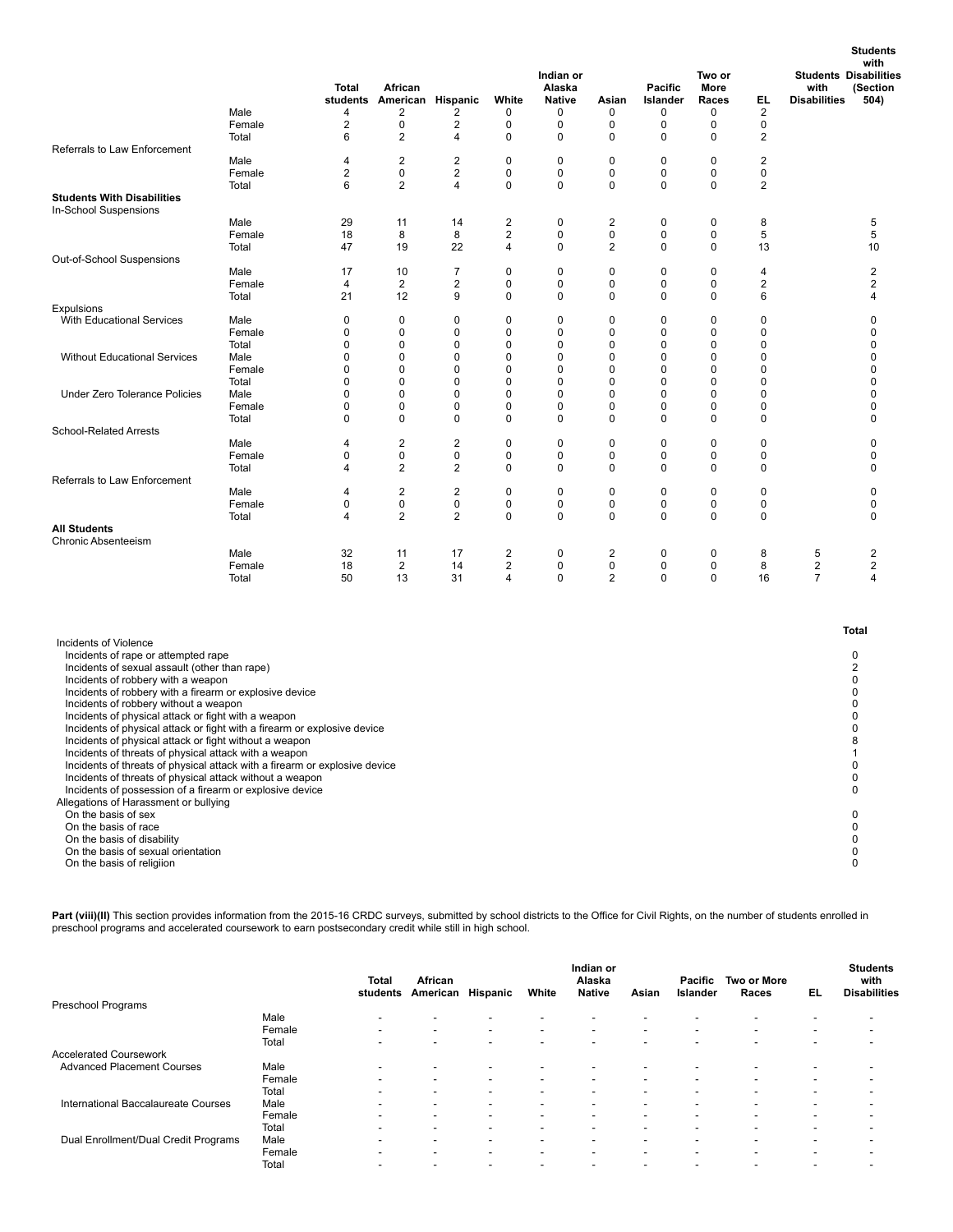|       |                                  |  | Indian or |       |          |                     | <b>Students</b>     |
|-------|----------------------------------|--|-----------|-------|----------|---------------------|---------------------|
| Total | African                          |  | Alaska    |       |          | Pacific Two or More | with                |
|       | students American Hispanic White |  | Native    | Asian | Islander | Races               | <b>Disabilities</b> |

'\*' Indicates results are masked due to small numbers to protect student confidentiality. '-' Indicates there are no students in the group.

Blank cell indicates the student group is not applicable to this report.

Part (ix): Teacher Quality Data

This section provides information on the professional qualifications of teachers, including information disaggregated by high- and and low-poverty schools on the number and percentage of (I) inexperienced teacher, principals, and other school leaders; (II) teachers teaching with emergency or provisional credentials; and (III) teachers who are not teaching<br>in the subject or field for which the

|                                                                                                        |                       | <b>All School</b> |
|--------------------------------------------------------------------------------------------------------|-----------------------|-------------------|
| Inexperienced Teachers, Principals, and Other School Leaders                                           | <b>Number</b><br>14.9 | Percent<br>20.1%  |
| Teachers Teaching with Emergency or Provisional Credentials                                            | 5.0                   | 7 1%              |
| Teacher Who Are Not Teaching in the Subject or Field for Which<br>the Teacher is Certified or Licensed | 10.3                  | 14 7%             |

'-' Indicates there are no data available in the group. Blank cell Indicates data are not applicable to this report.

### Part (x): Per-pupil Expenditure

This section provides information on the per-pupil expenditures of federal, state, and local funds, including actual personnel expenditures and actual non-personnel expenditures,<br>disaggregated by source of funds, for each

### To be updated by June 30th, 2020.

## Part (xi): STAAR Alternate 2 Participation

This section provides information on the number and percentage of students with the most-significant cognitive disabilities who take STAAR Alternate 2, by grade and subject for the 2018-19 school year..

|                            | <b>State</b><br><b>Number of ALT2</b> | <b>State</b><br>Rate of ALT2 | <b>District</b><br><b>Number of ALT2</b> | <b>District</b><br>Rate of ALT2 | Campus<br>Number of ALT2 | Campus<br>Rate of ALT2 |
|----------------------------|---------------------------------------|------------------------------|------------------------------------------|---------------------------------|--------------------------|------------------------|
| Grade 3<br>Reading         | 5,881                                 | 1%                           | 18                                       | 1%                              | ä,                       |                        |
| <b>Mathematics</b>         | 5,880                                 | 1%                           | 18                                       | 1%                              |                          |                        |
| Grade 4<br>Reading         | 6,312                                 | 2%                           | 21                                       | 1%                              | ä,                       | ٠                      |
| Mathematics                | 6,311                                 | 2%                           | 21                                       | 1%                              |                          |                        |
| Grade 5<br>Reading         | 6,133                                 | 1%                           | 27                                       | 1%                              |                          |                        |
| Mathematics                | 6,131                                 | 1%                           | 27                                       | 1%                              |                          |                        |
| Science                    | 6,133                                 | 1%                           | 27                                       | 1%                              |                          |                        |
| Grade 6<br>Reading         | 6,038                                 | 1%                           | 15                                       | 1%                              | $\star$                  | 1%                     |
| Mathematics                | 6,036                                 | 1%                           | 15                                       | 1%                              | $\star$                  | 1%                     |
| Grade 7<br>Reading         | 5,616                                 | $1\%$                        | 38                                       | 2%                              | 12                       | 4%                     |
| Mathematics                | 5,616                                 | 2%                           | 38                                       | 3%                              | 12                       | 6%                     |
| Grade 8<br>Reading         | 5,251                                 | 1%                           | 24                                       | 1%                              | $\star$                  | 1%                     |
| Mathematics                | 5,254                                 | 2%                           | 24                                       | 1%                              | $\star$                  | 1%                     |
| Science                    | 5,250                                 | 1%                           | 24                                       | 1%                              | $\star$                  | 1%                     |
| End of Course<br>English I | 5,150                                 | 1%                           | 34                                       | 1%                              |                          |                        |
| English II                 | 4,680                                 | 1%                           | 21                                       | 1%                              |                          |                        |
| Algebra I                  | 5,122                                 | 1%                           | 33                                       | 1%                              |                          |                        |
| Biology                    | 4,954                                 | 1%                           | 18                                       | 1%                              |                          | ٠                      |
| All Grades<br>All Subjects | 101,751                               | 1%                           | 444                                      | 1%                              | 44                       | 2%                     |
| Reading                    | 45,064                                | 1%                           | 199                                      | 1%                              | 20                       | 2%                     |
| Mathematics                | 40,350                                | 1%                           | 176                                      | 1%                              | 20                       | 2%                     |